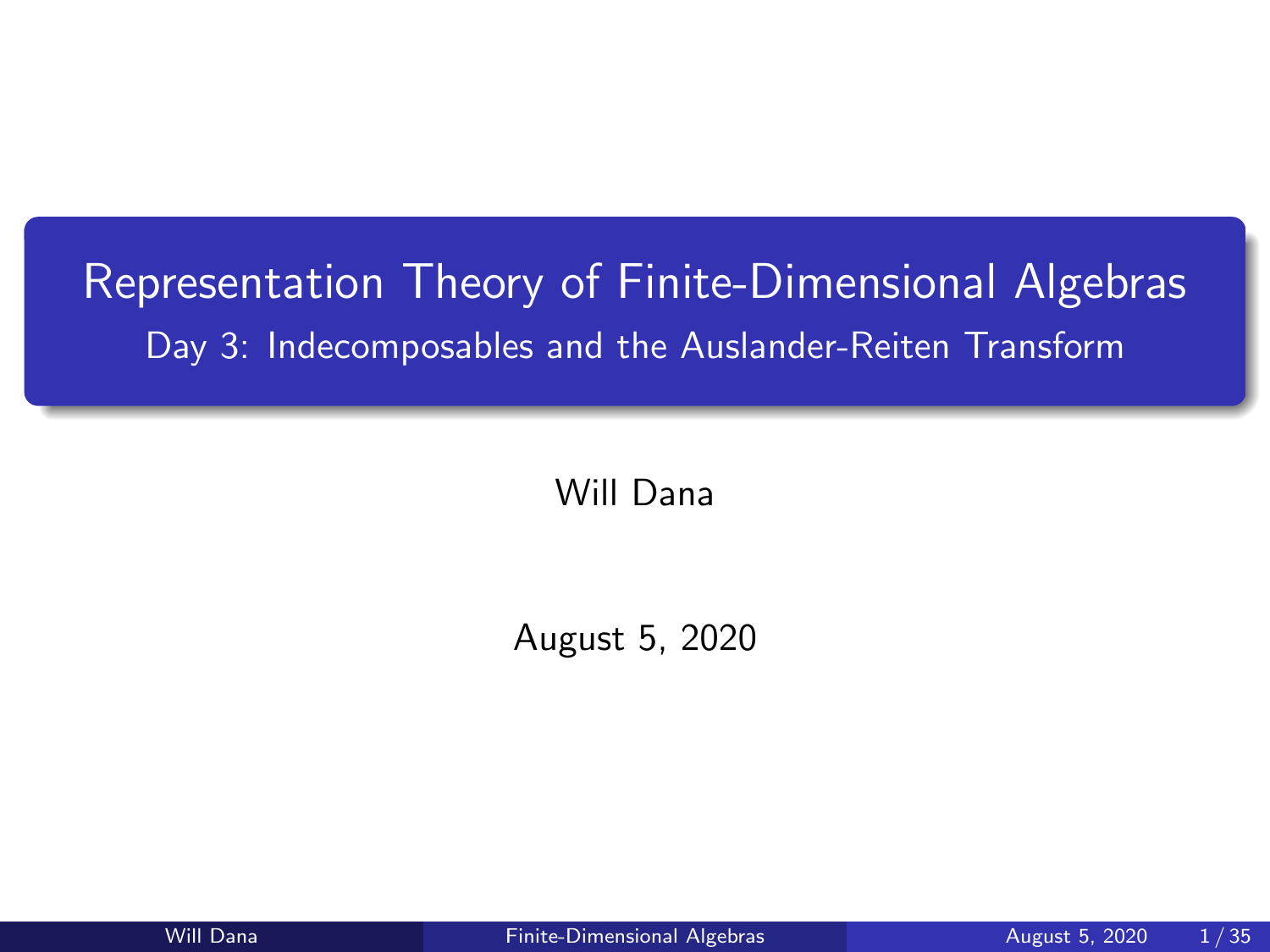







[The Auslander-Reiten transform](#page-15-0)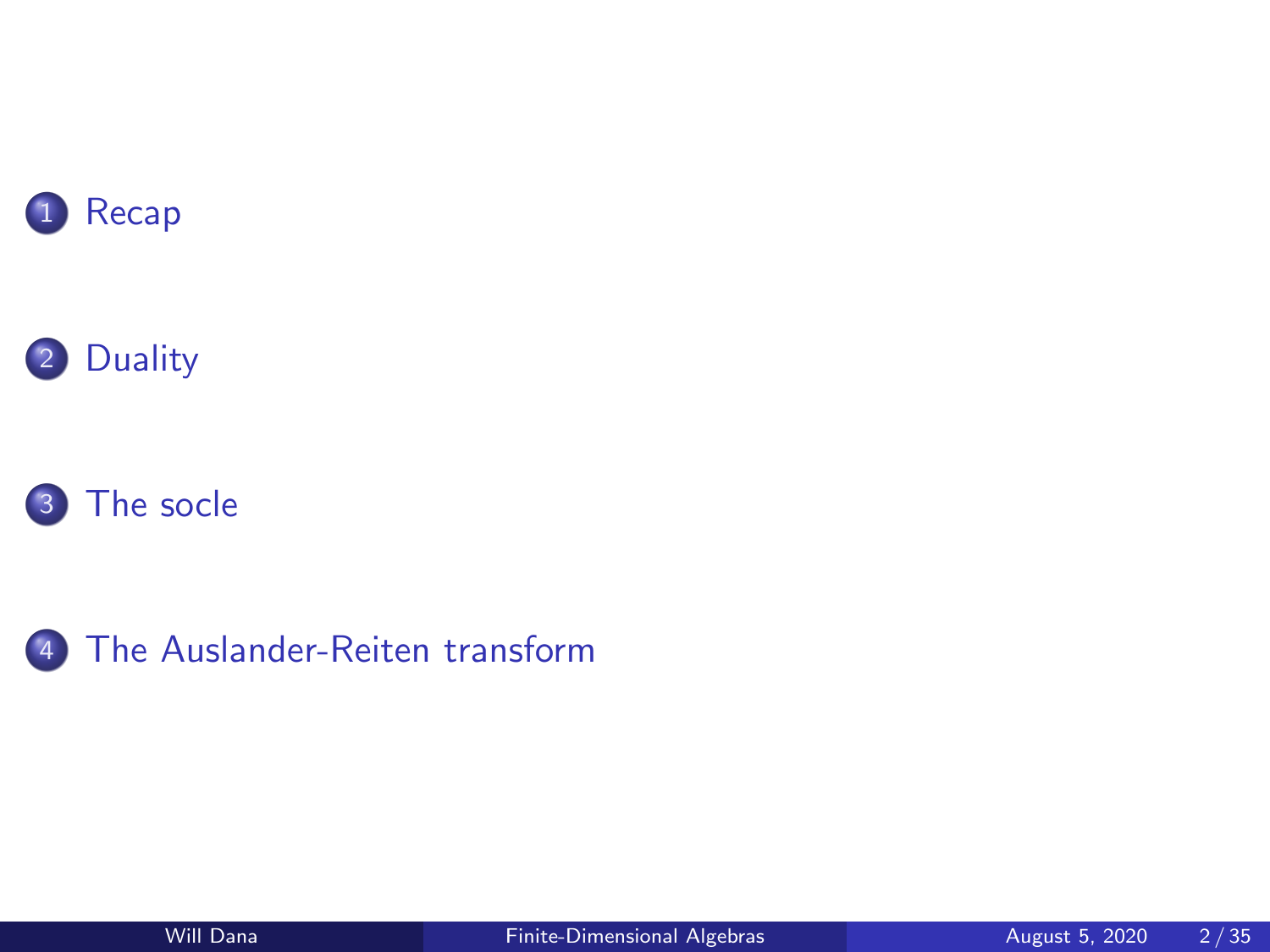- <span id="page-2-0"></span> $\bullet$  We looked at the **radical of a module** A, and saw that it's just  $\tau A$ .
- We defined right minimal morphisms, in particular **projective covers**: surjections from a projective which are as small as possible.
- We showed that, through projective covers, indecomposable projective modules correspond to simple ones.
- In particular, the indecomposable projective modules of a path algebra  $kQ$  are the ideals  $kQe_x$ —" paths starting at x".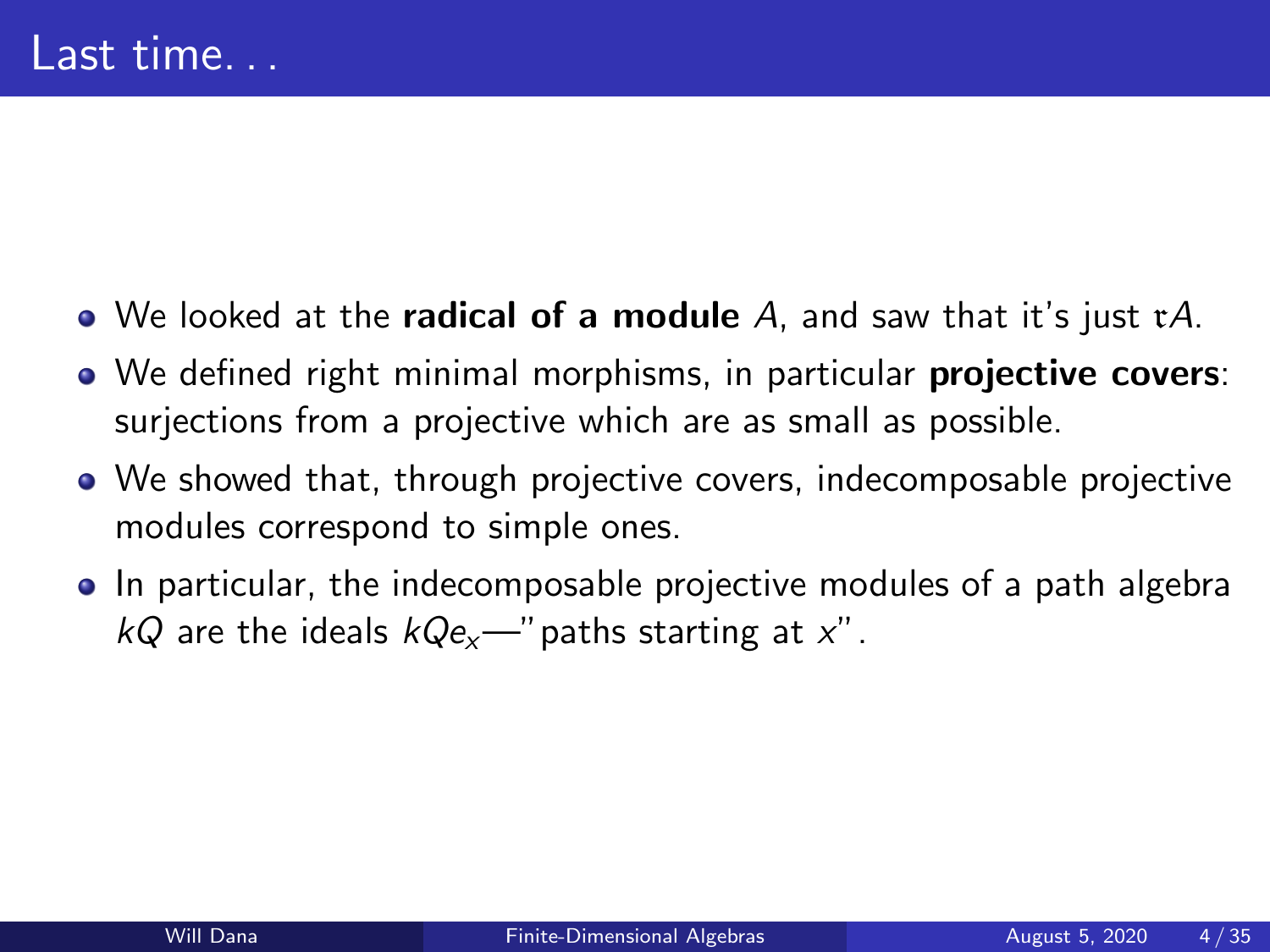### <span id="page-3-0"></span>Definition

A duality between categories  $C$  and  $D$  is a pair of contravariant functors  $F: \mathcal{C} \to \mathcal{D}$ ,  $G: \mathcal{D} \to \mathcal{C}$  such that FG and GF are naturally isomorphic to  $id_{\mathcal{D}}$  and  $id_{\mathcal{C}}$  respectively.

- The contravariant version of equivalence.
- Turns every categorical construction in C into its "co-" version in  $D$ .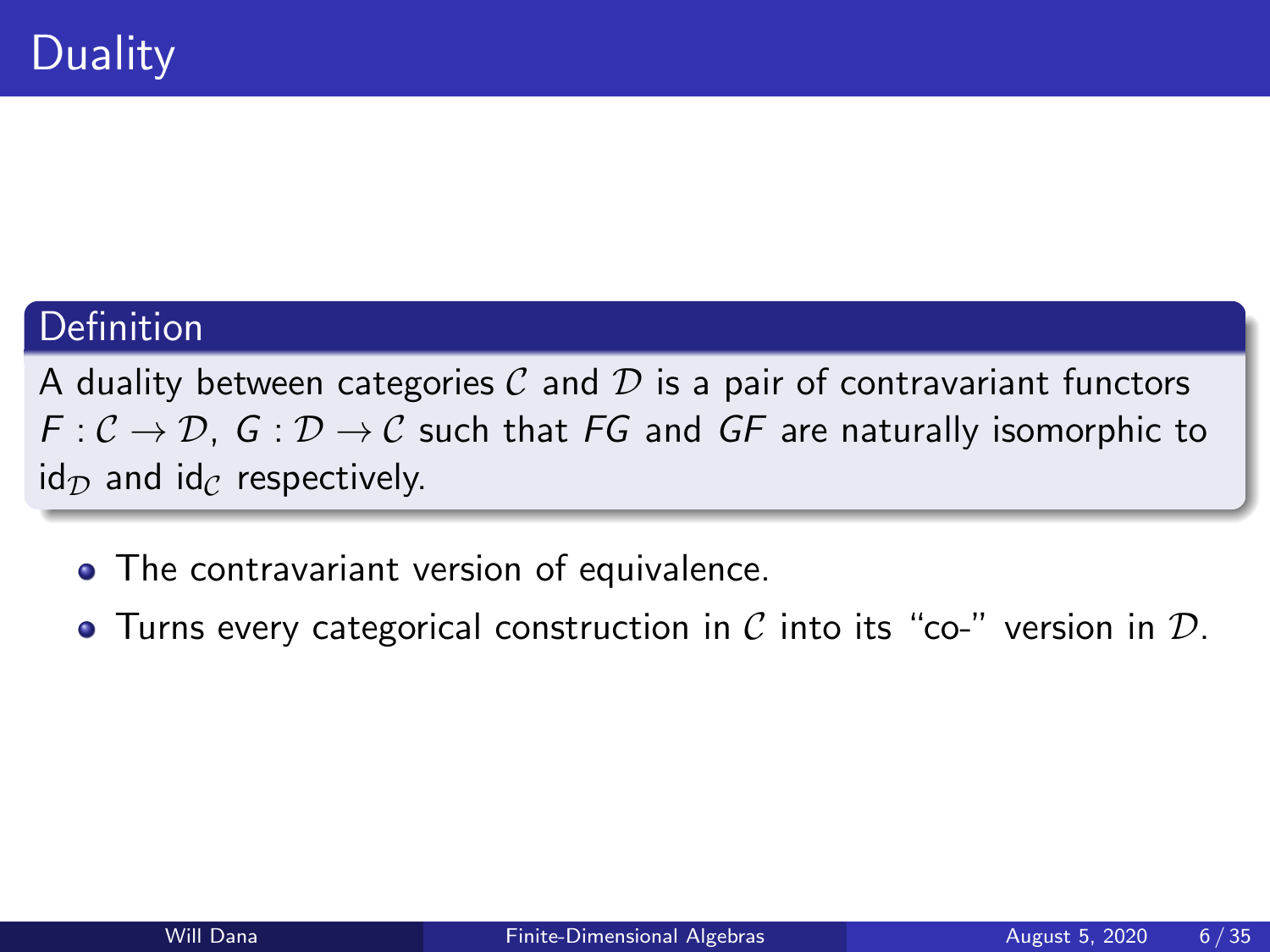- We denote the category of left Λ-modules by Λ-mod, and the category of right Λ-modules by mod-Λ.
	- We can also identify mod- $\Lambda$  with  $\Lambda^{op}$ -mod, where  $\Lambda^{op}$  is the opposite ring
- Define a contravariant functor  $(-)^*$  : Λ-mod  $\rightarrow$  mod-Λ by

$$
A^*:=\mathsf{Hom}_\Lambda(A,\Lambda)
$$

with action

$$
(a^*\lambda)(-) = a^*(-)\lambda
$$

 $\bullet$  On a morphism  $f : A \rightarrow B$ :

$$
f^*(b^*)(-) = b^*(f(-))
$$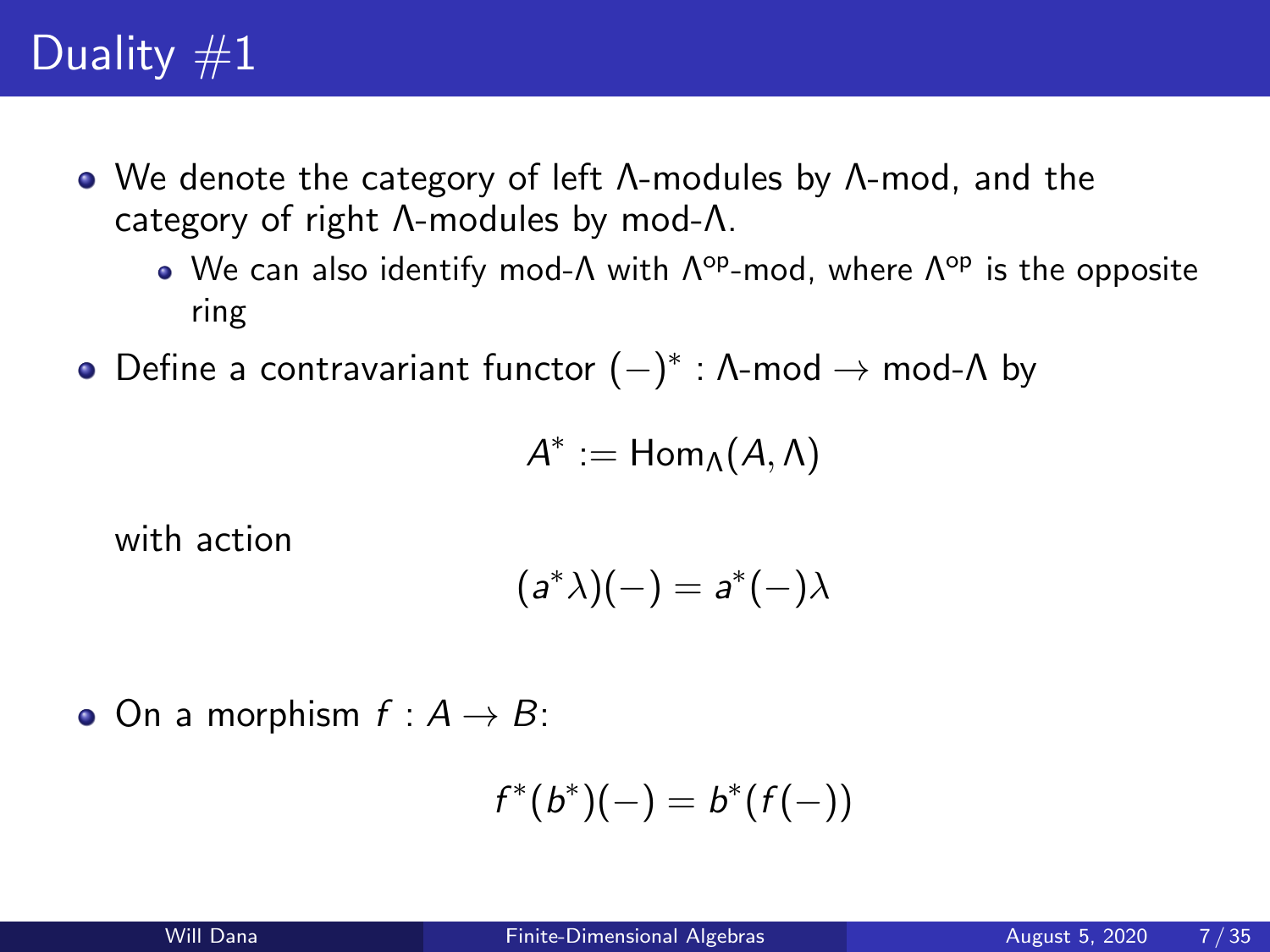### Proposition

Let  $\mathcal{P}(\Lambda\text{-mod})$  be the full subcategory of projective  $\Lambda\text{-modules.}$  Then  $(-)^*$ gives a categorical duality

 $\mathcal{P}(\Lambda\text{-mod}) \to \mathcal{P}(\text{mod-}\Lambda)$ 

Proof (sketch).

The map

$$
A \to A^{**} := \text{Hom}_{\Lambda}(\text{Hom}_{\Lambda}(A, \Lambda), \Lambda)
$$
  

$$
a \mapsto (a^* \mapsto a^*(a))
$$

isn't always an isomorphism, but it is for  $A = \Lambda$ .

Because Hom commutes with direct sums, this map is also an isomorphism for free modules  $\Lambda^n$ , and also for direct summands of free modules, i.e.: projectives.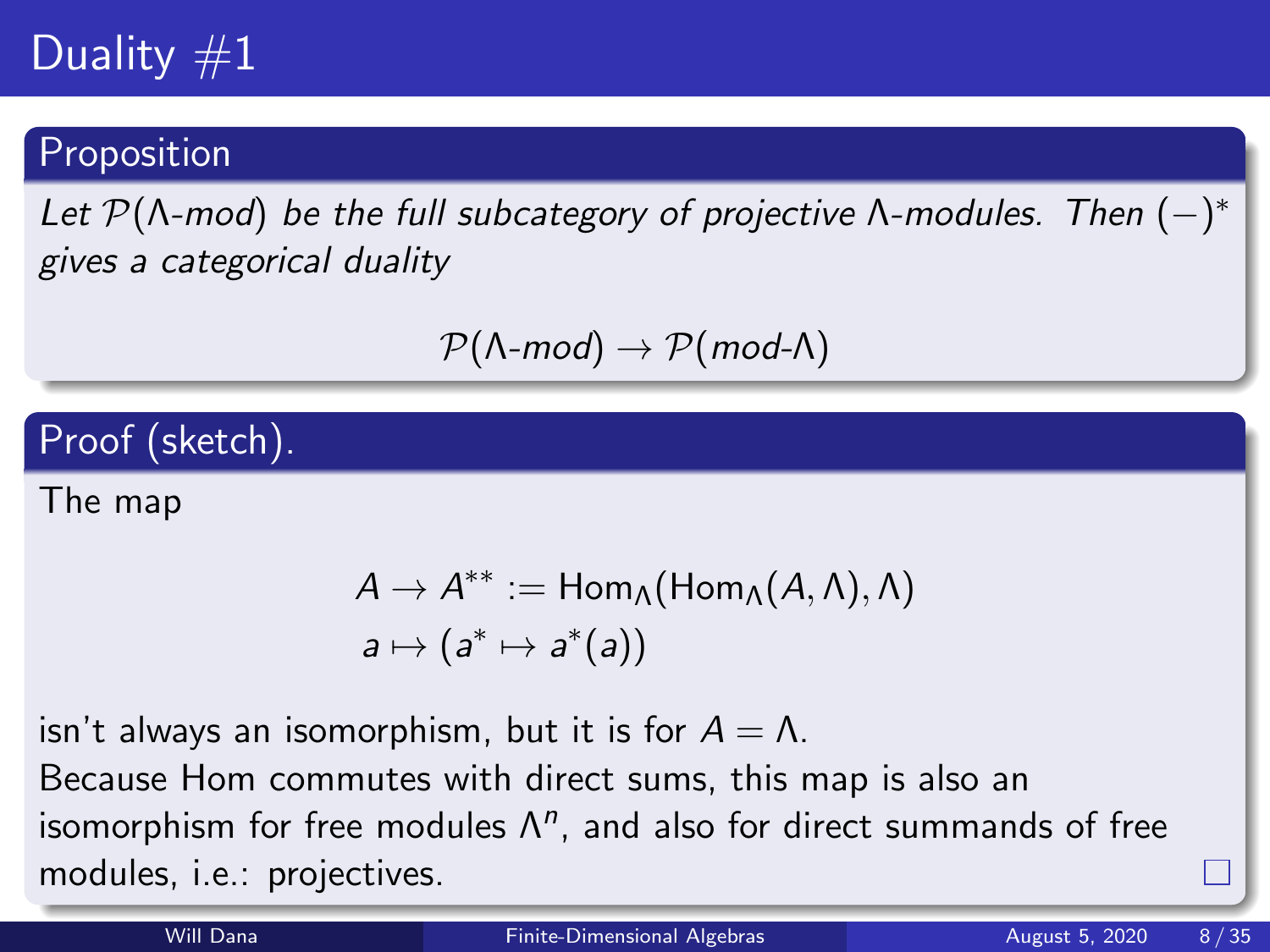• For a quiver  $Q$ ,  $Q^{op}$ , the **opposite quiver**, is obtained by reversing all arrows of Q.



## Proposition

## $mod$ -k $Q \cong k(Q^{op})$ -mod

- $\bullet$  To view a right kQ-module A as a representation of  $Q^{\rm op}$ , put  $Ae_{\rm x}$  on vertex x.
- If  $\alpha: x \to y$  is an arrow, let  $\alpha^*: y \to x$  be the reverse arrow. The map  $A(\alpha^*)$  :  $Ae_y \rightarrow Ae_x$  is right multiplication by  $\alpha$ .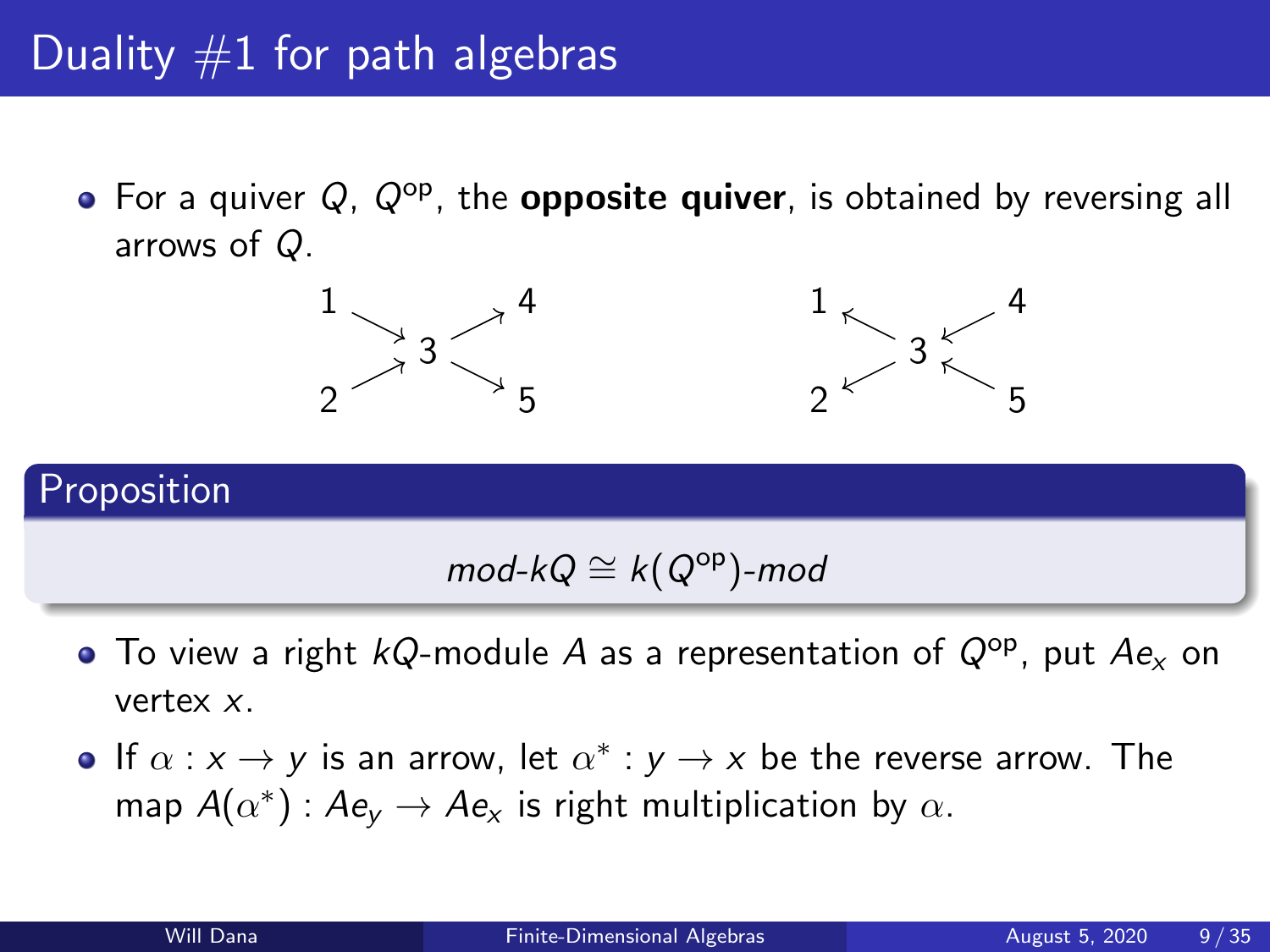# Duality  $#1$  for path algebras

- An element of  $(kQ \mathsf{e}_{\mathsf{x}})^* := \mathsf{Hom}_{kQ}(kQ\mathsf{e}_{\mathsf{x}}, kQ)$  is determined by where we send  $e_{x}$ .
- $e_x$  can be sent to any combination of paths ending at x:

$$
e_xa^*(e_x)=a^*(e_xe_x)=a^*(e_x)
$$

This identifies  $(\mathit{kQe}_x)^*$  with  $e_x\mathit{kQ}$ , and in turn with  $\mathit{k}(Q^\mathsf{op})e_x.$ 

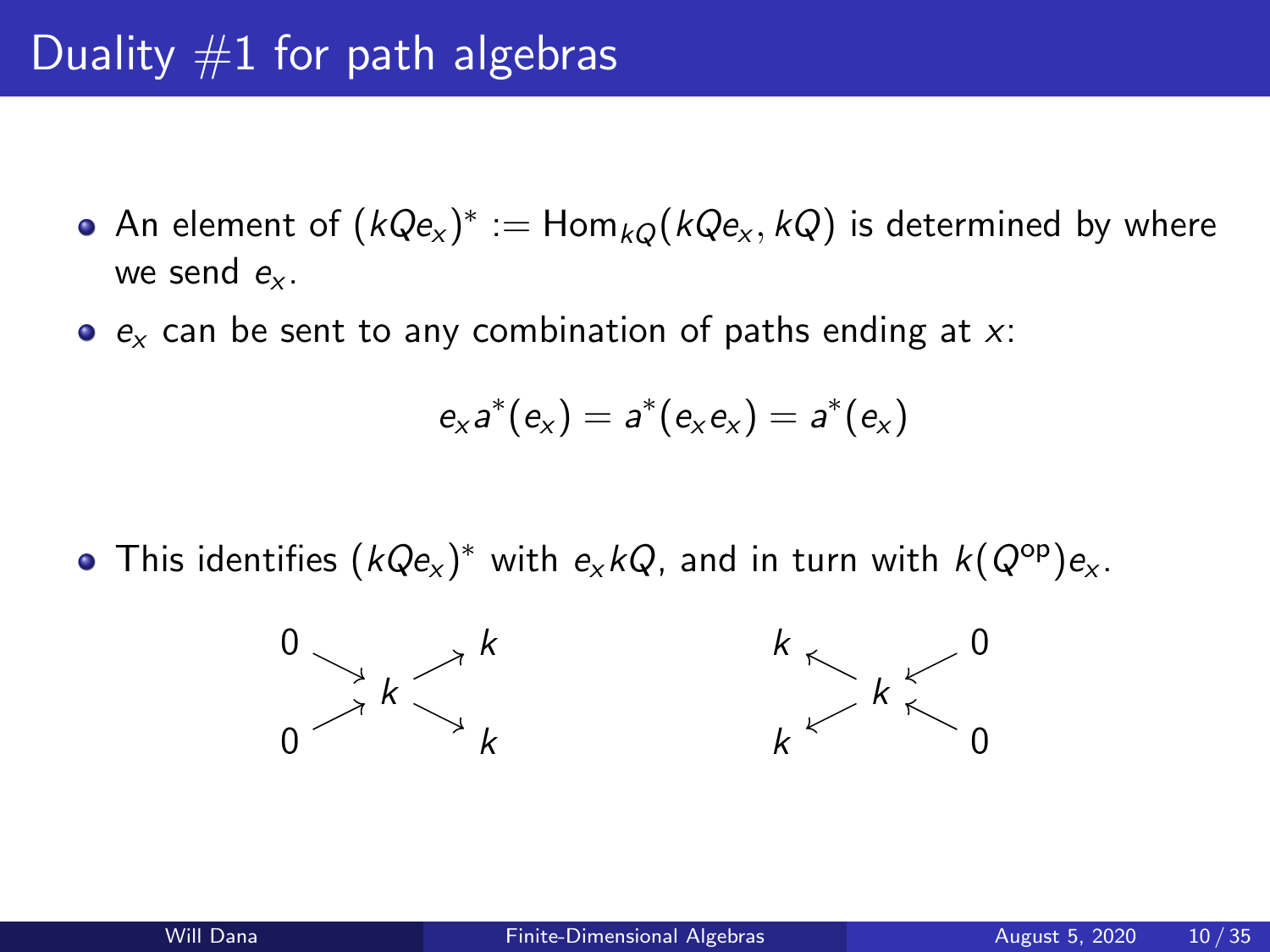- We still haven't used "finite-dimensional over a field". But we're about to! From here on, assume  $\Lambda$  is a finite-dimensional *k*-algebra.
- Define a contravariant functor  $D : \Lambda$ -mod  $\rightarrow$  mod- $\Lambda$  by

$$
DA:=\mathsf{Hom}_k(A,k)
$$

with action

$$
(f\lambda)(-) = f(\lambda \cdot -)
$$

• On a morphism  $\varphi : A \to B$ :

$$
\varphi^*(f)(-) = f(\varphi(-))
$$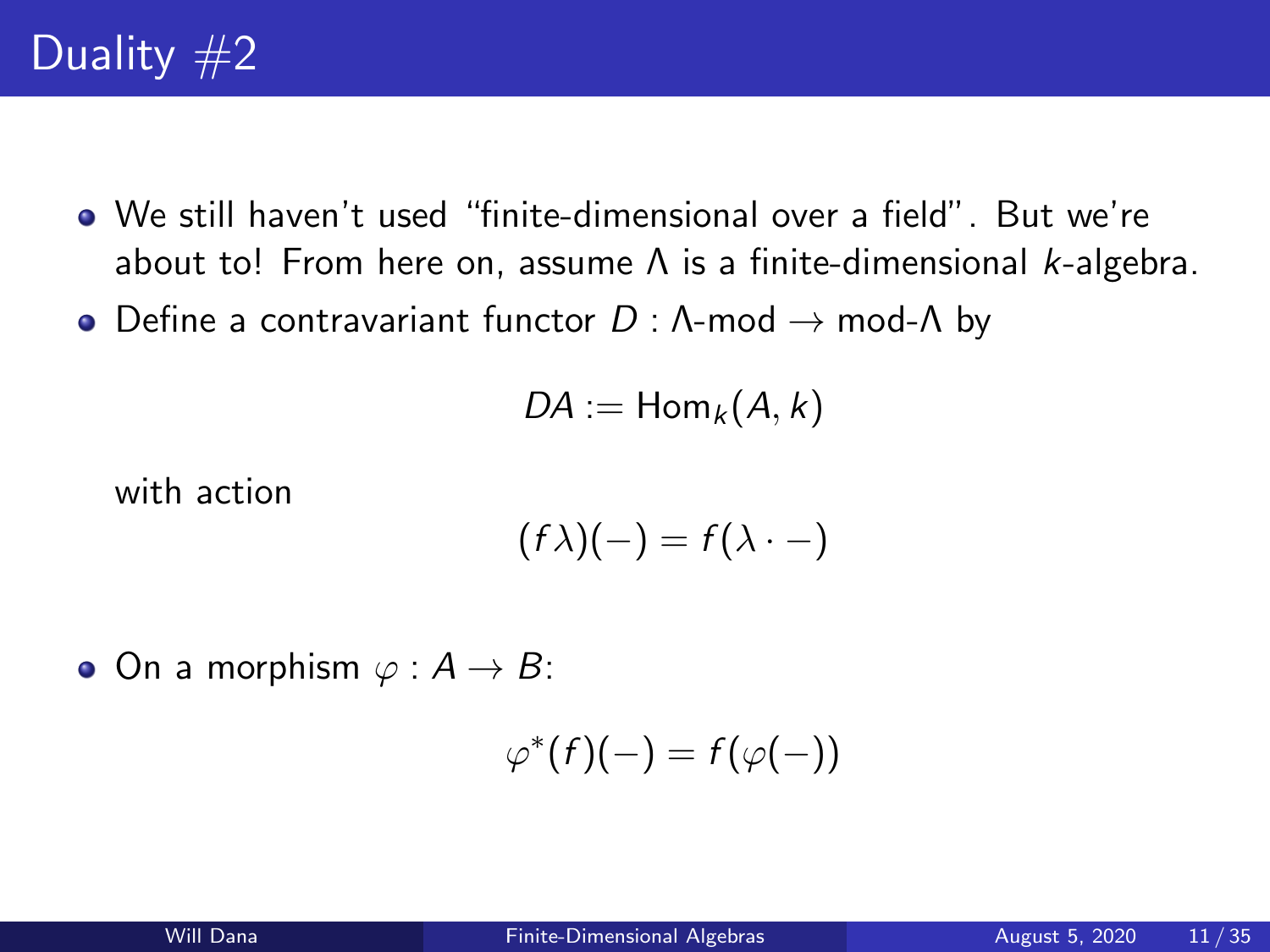

## Proposition

 $D : \Lambda$ -mod  $\rightarrow$  mod- $\Lambda$ 

is a duality.

### Proof.

This time, the map

$$
A \to D(DA) := \text{Hom}_k(\text{Hom}_A(A, k), k)
$$
  

$$
a \mapsto (f \mapsto f(a))
$$

is always an isomorphism. Need only check it is a Λ-morphism.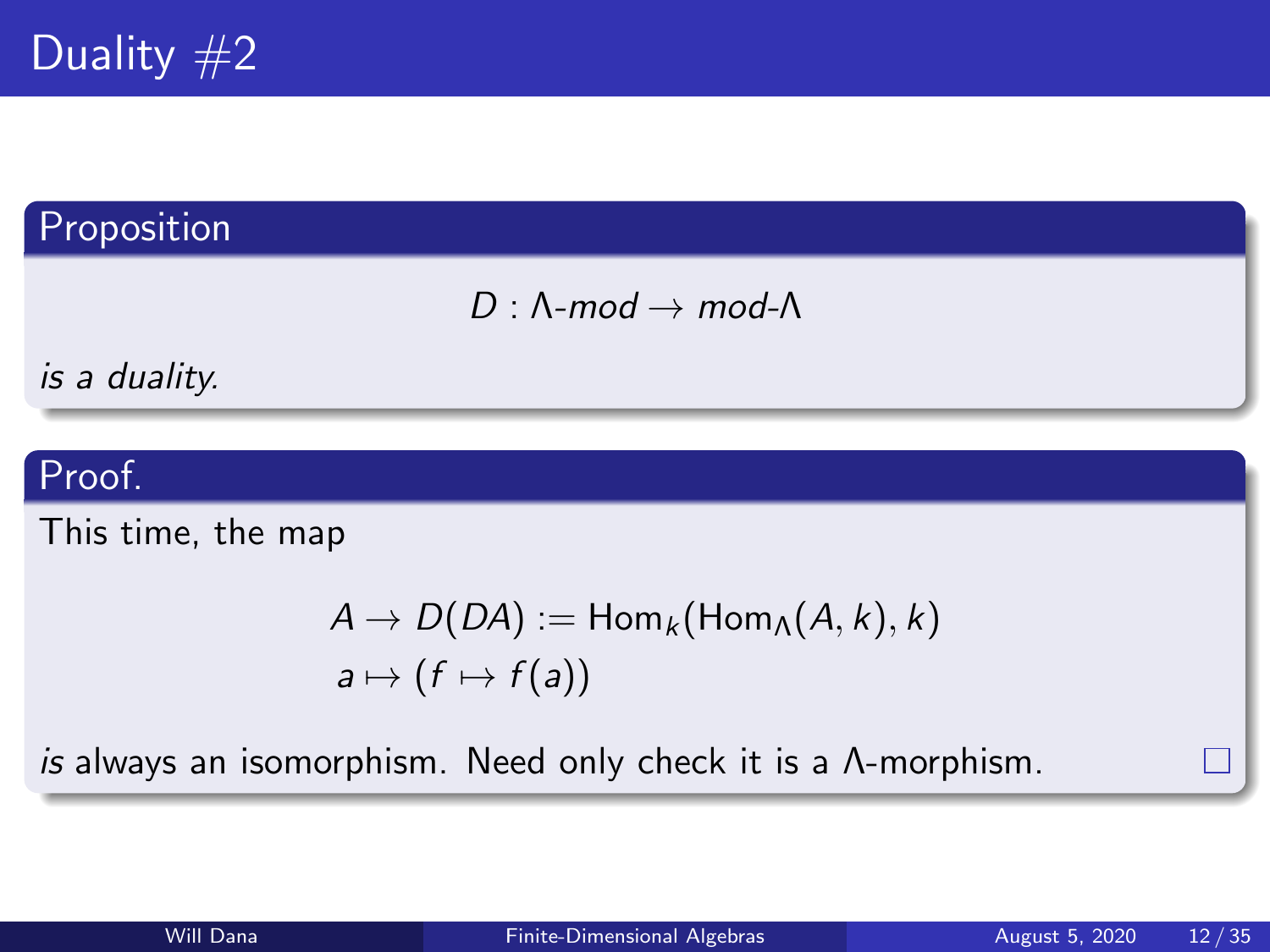# Duality  $#2$  for path algebras

- Suppose A is a representation of  $Q$ . What does DA look like as a representation of  $Q^{op}$ ?
- The space at x is given by  $(DA)e<sub>x</sub>$ :

 $(DA)e_x = Hom_k(A, k)e_x = \{f(e_x \cdot -) | f : A \to k\}$ 

 $f(e_x \cdot -)$  is determined by its value on  $e_x A$ . Then

$$
Hom_k(A,k)e_x \cong Hom_k(e_xA,k).
$$

• Given an arrow  $\alpha : x \to y$  and  $f \in Hom_k(e_{\nu}A, k)$ , we have

$$
(f\alpha)(-) = f(\alpha \cdot -) \in \mathsf{Hom}_k(e_xA, k)
$$

#### • In summary:

- $DA(x)$  is the dual space of  $A(x)$
- $DA(\alpha^*)$  is the dual map of  $A(\alpha)$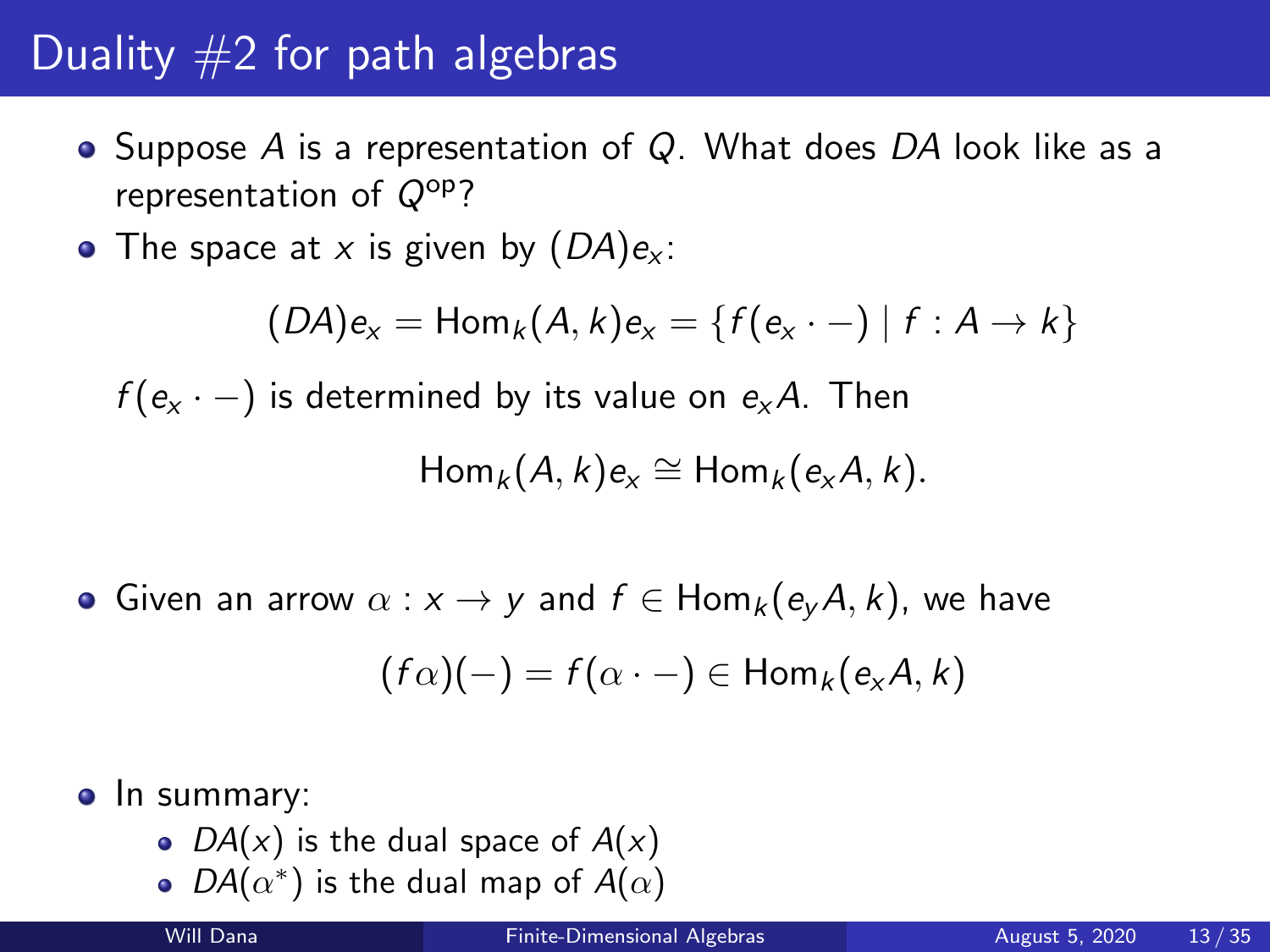Because  $D$  is a duality, it sends projectives to injectives and vice versa.

Proposition

The maps

 $P \mapsto D(P^*)$  $I \mapsto (DI)^*$ 

define a bijection between projective and injective Λ-modules.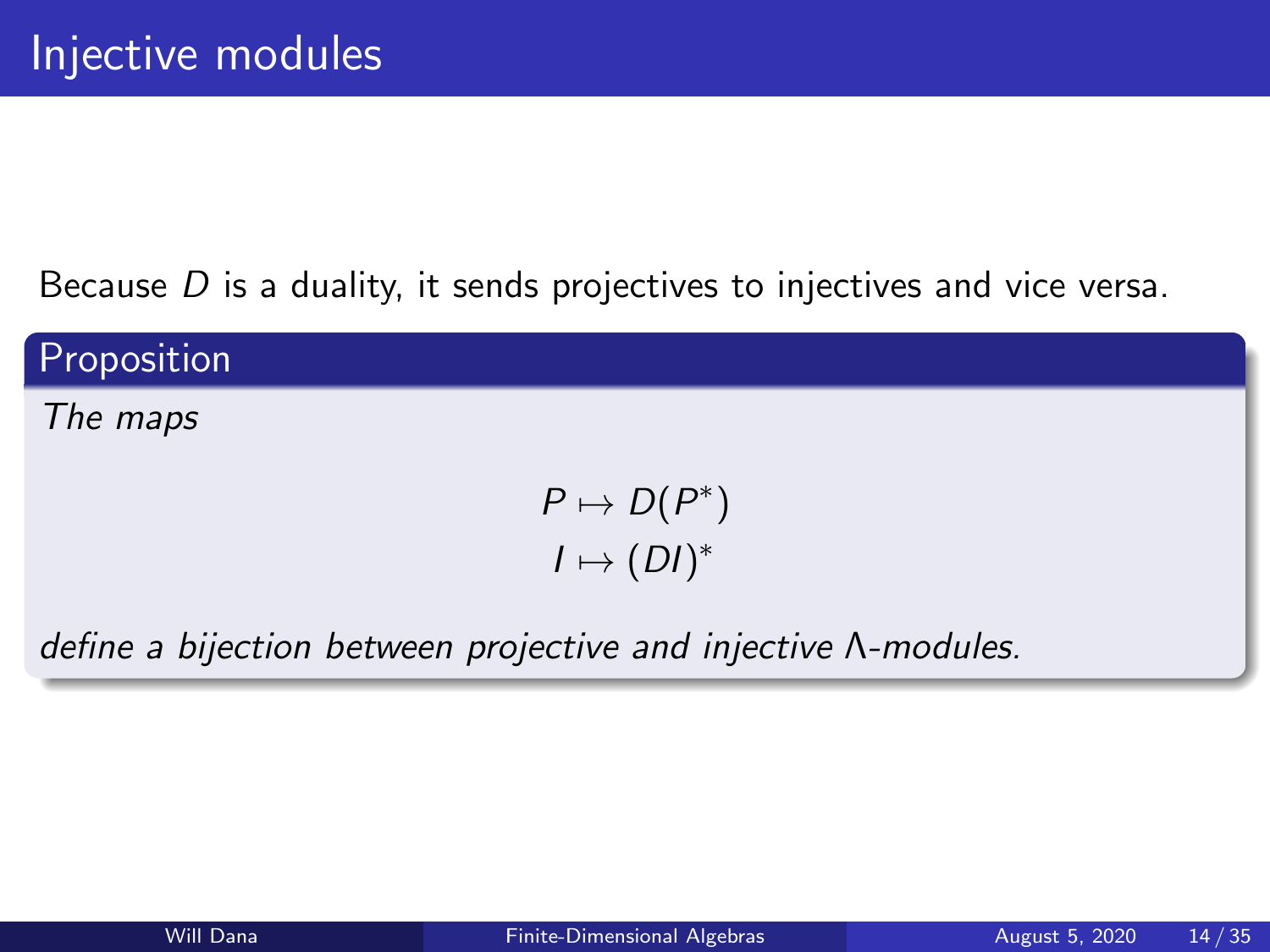

- Indecomposable projective at  $x$ : paths starting at  $x$
- Indecomposable injective at  $x$ : paths ending at  $x$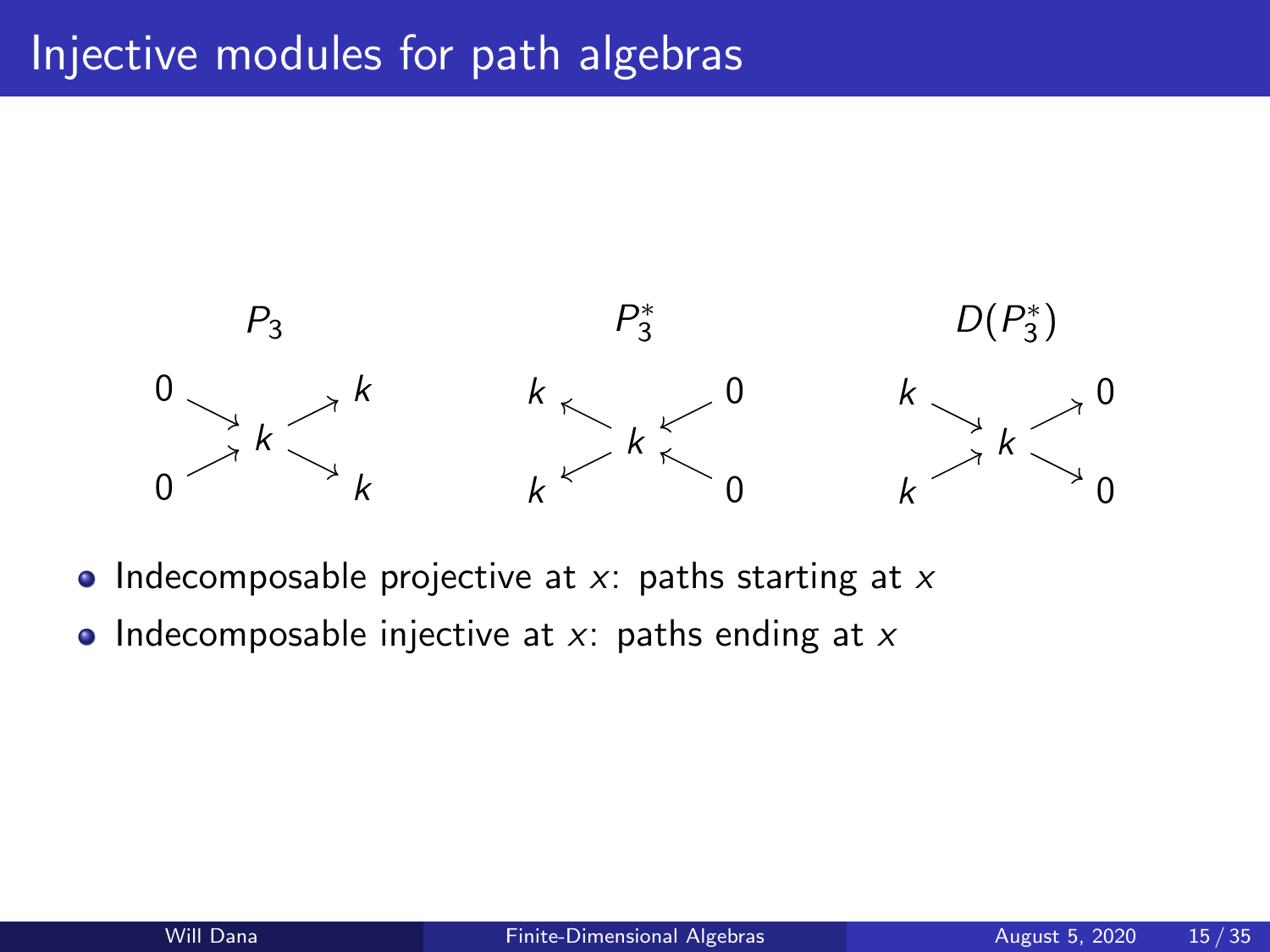# <span id="page-13-0"></span>The radical and the socle

We know the radical is important. How does it interact with duality?

#### Definition

The radical of a module A,  $rad(A)$  is the intersection of all maximal submodules.

### Definition

The socle of a module  $A$ , soc( $A$ ) is the sum of all simple submodules.

Note any two distinct simple submodules have 0 intersection. Thus  $soc(A)$  is the *direct* sum of all simple submodules.

### **Proposition**

 $soc(A)$  is the largest semisimple submodule of A.

### Proposition

 $\text{soc}(A)$  consists of all elements annihilated by  $\mathfrak{r}$ .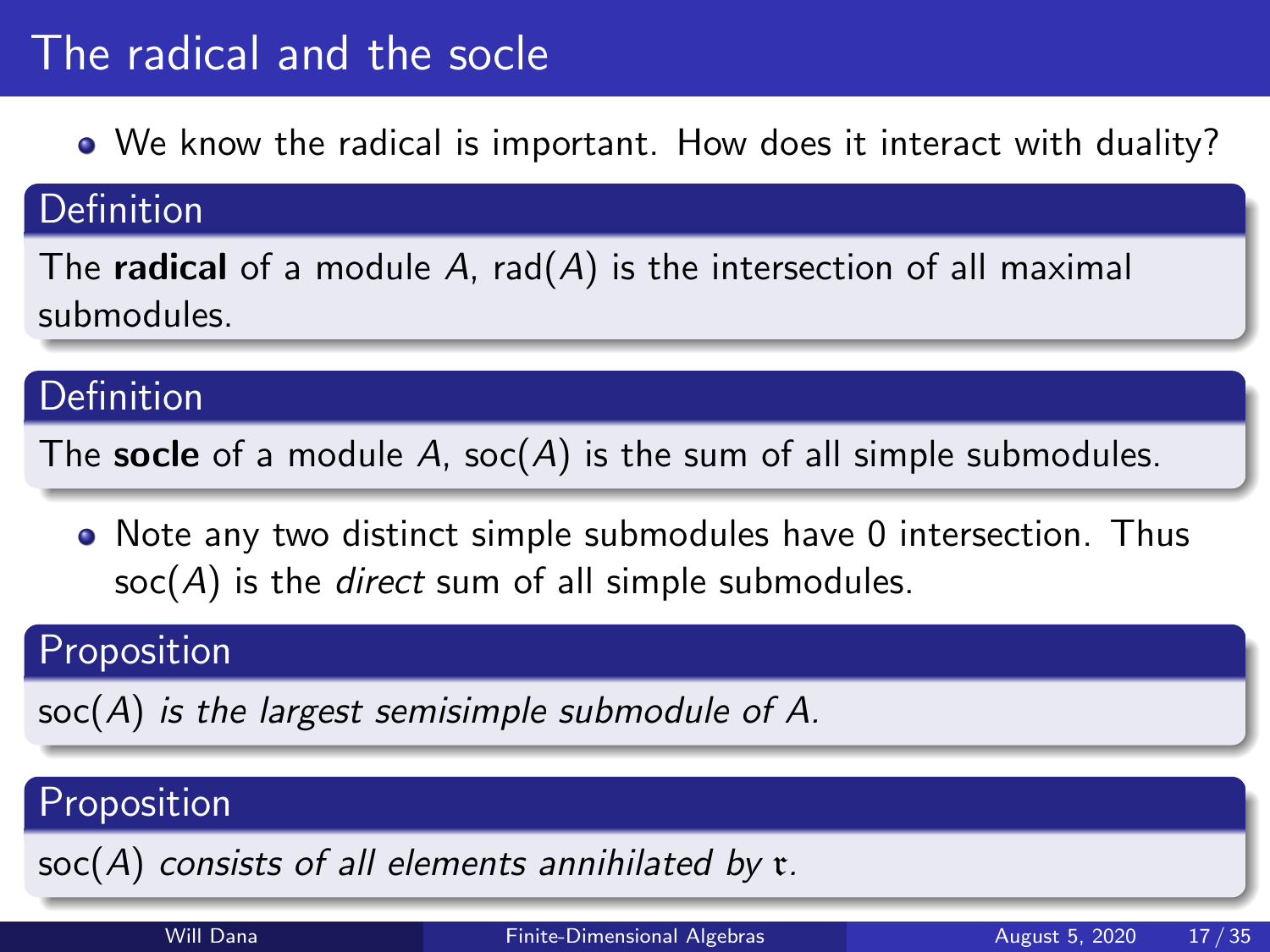## Proposition

 $D(A/\mathfrak{r} A) \cong$  soc( $DA$ )  $D(\mathfrak{r} A) \cong DA/\operatorname{soc}(DA)$ 

#### Proof.

An exercise in thinking categorically. (You shouldn't need to use the definition of  $D$ ).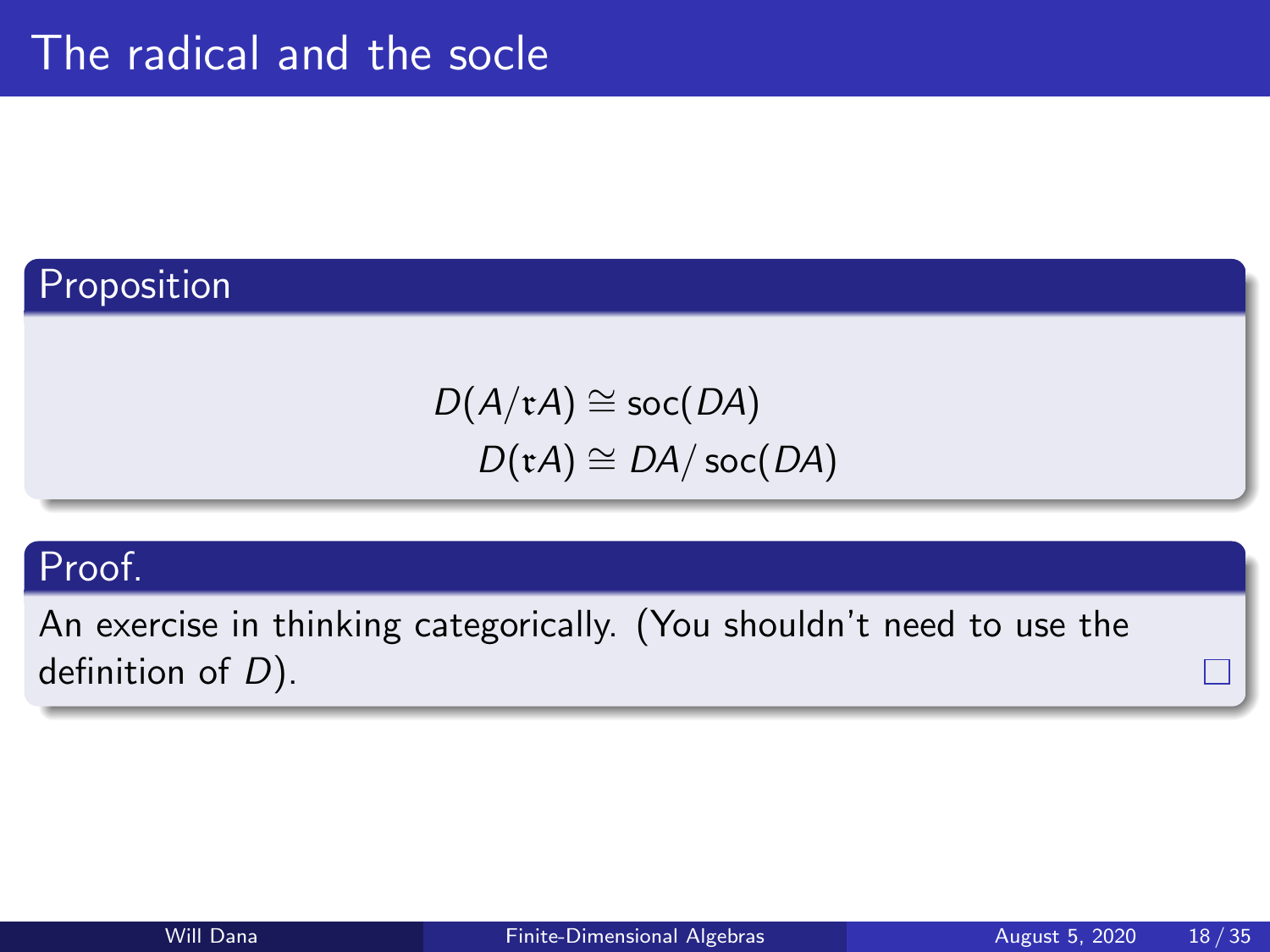# <span id="page-15-0"></span>Minimal projective presentations

- The interplay between our two duality operations,  $(-)^*$  and  $D$ , gave a nontrivial connection between projective and injective modules.
- Can we do a similar thing with arbitrary modules?
- To open up arbitrary modules to  $(-)^*$ , use projective presentations.

### Definition

A minimal projective presentation of a module  $\overline{A}$  is an exact sequence

$$
P_1 \xrightarrow{f_1} P_0 \xrightarrow{f_0} A \to 0
$$

such that:

- $\bullet$  P<sub>0</sub> and P<sub>1</sub> are projective.
- $\bullet$  P<sub>0</sub> is a projective cover of A.
- $P_1$  is a projective cover of ker( $f_0$ ).

• Note this is unique, up to isomorphism.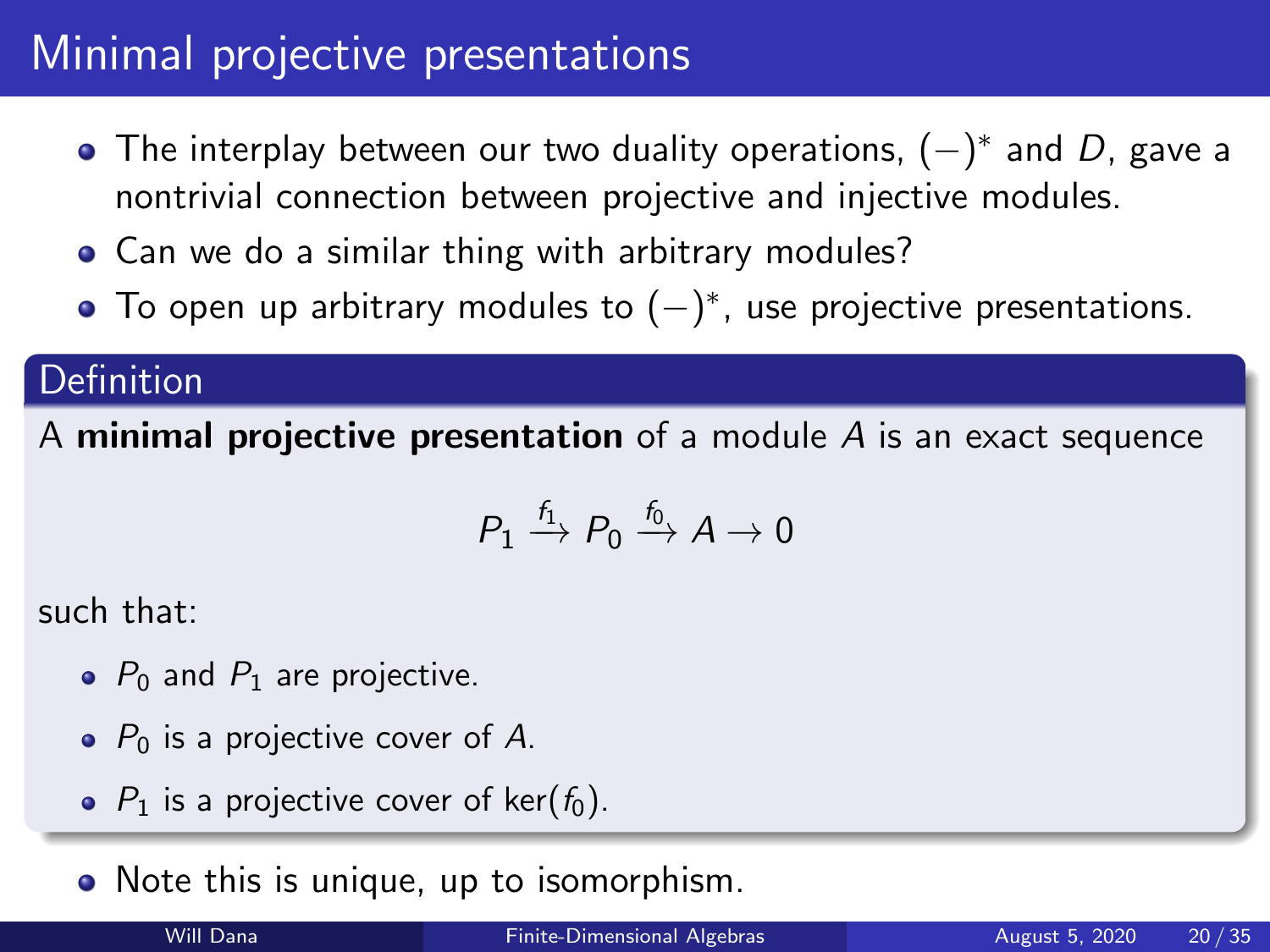### **Definition**

Let  $A$  be a left Λ-module, and let  $P_1 \stackrel{f_1}{\rightarrow} P_0 \stackrel{f_0}{\rightarrow} A \rightarrow 0$  be its minimal projective presentation. Then the **transpose** of  $A$  is the right  $\Lambda$ -module that makes this sequence exact:

$$
P_0^* \stackrel{f_1^*}{\longrightarrow} P_1^* \stackrel{\pi}{\rightarrow} \text{Tr}(A) \rightarrow 0
$$

that is,

$$
\mathsf{Tr}(A):=\mathsf{coker}(f_1^*)
$$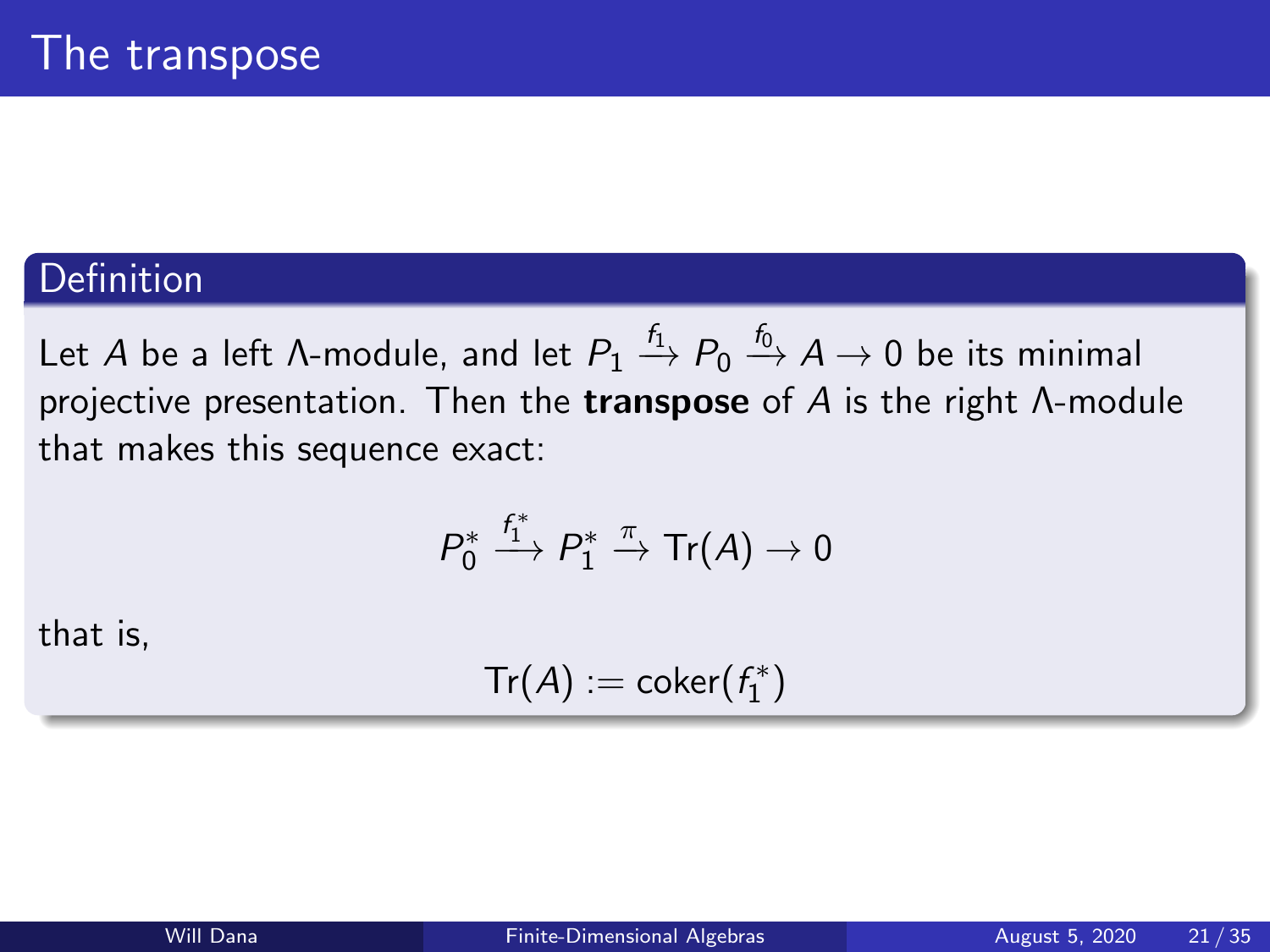**•** This construction may look kind of familiar. o If

$$
\cdots \rightarrow P_2 \xrightarrow{f_2} P_1 \xrightarrow{f_1} P_0 \xrightarrow{f_0} A \rightarrow 0
$$

is a projective resolution of A, then the cohomology of

$$
P_0^* \xrightarrow{f_1^*} P_1^* \xrightarrow{f_2^*} P_2^* \to \cdots
$$

at index 1 is ker $(f_2^*)/$  im $(f_1^*) = \text{Ext}^1_\Lambda(A, \Lambda)$ .

If  $P_2 = 0$  (so A has projective dimension 1), then  $\text{Tr}(A) \cong \text{Ext}^1_\Lambda(A,\Lambda).$ In general, this isn't true.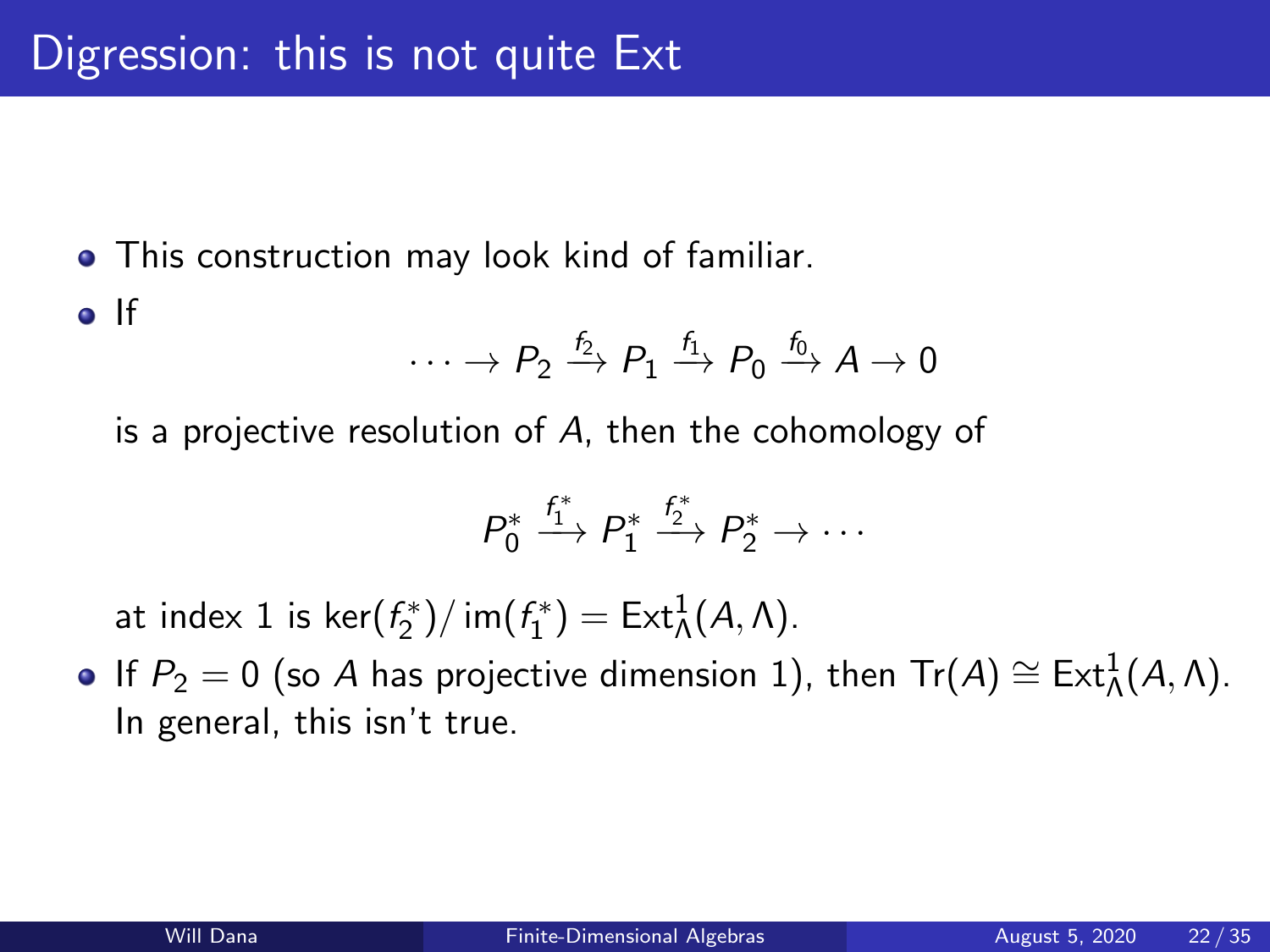# Digression: this is not quite a functor

- Annoyingly, since our construction relies on a *minimal* projective presentation, Tr is not functorial. But there is a remedy.
- Say a morphism  $f : A \rightarrow B$  factors through a projective if there exists a projective module P and morphisms  $g : A \rightarrow P$ ,  $h : P \rightarrow B$ such that  $f = hg$ .
- For Λ-modules A, B, define

 $\underline{\mathsf{Hom}}_\Lambda(A,B) := \frac{\mathsf{Hom}_\Lambda(A,B)}{\mathsf{maps}~\mathsf{factoring}~\mathsf{through}~\mathsf{a}~\mathsf{projective}~\mathsf{module}}$ 

- Then define a category Λ-mod whose objects are Λ-modules, but whose morphisms are given by these quotient spaces. This is called the stable module category.
	- In a sense, we are killing off the projective modules.
- Then Tr :  $\Lambda$ -mod  $\rightarrow$  mod- $\Lambda$  is a functor.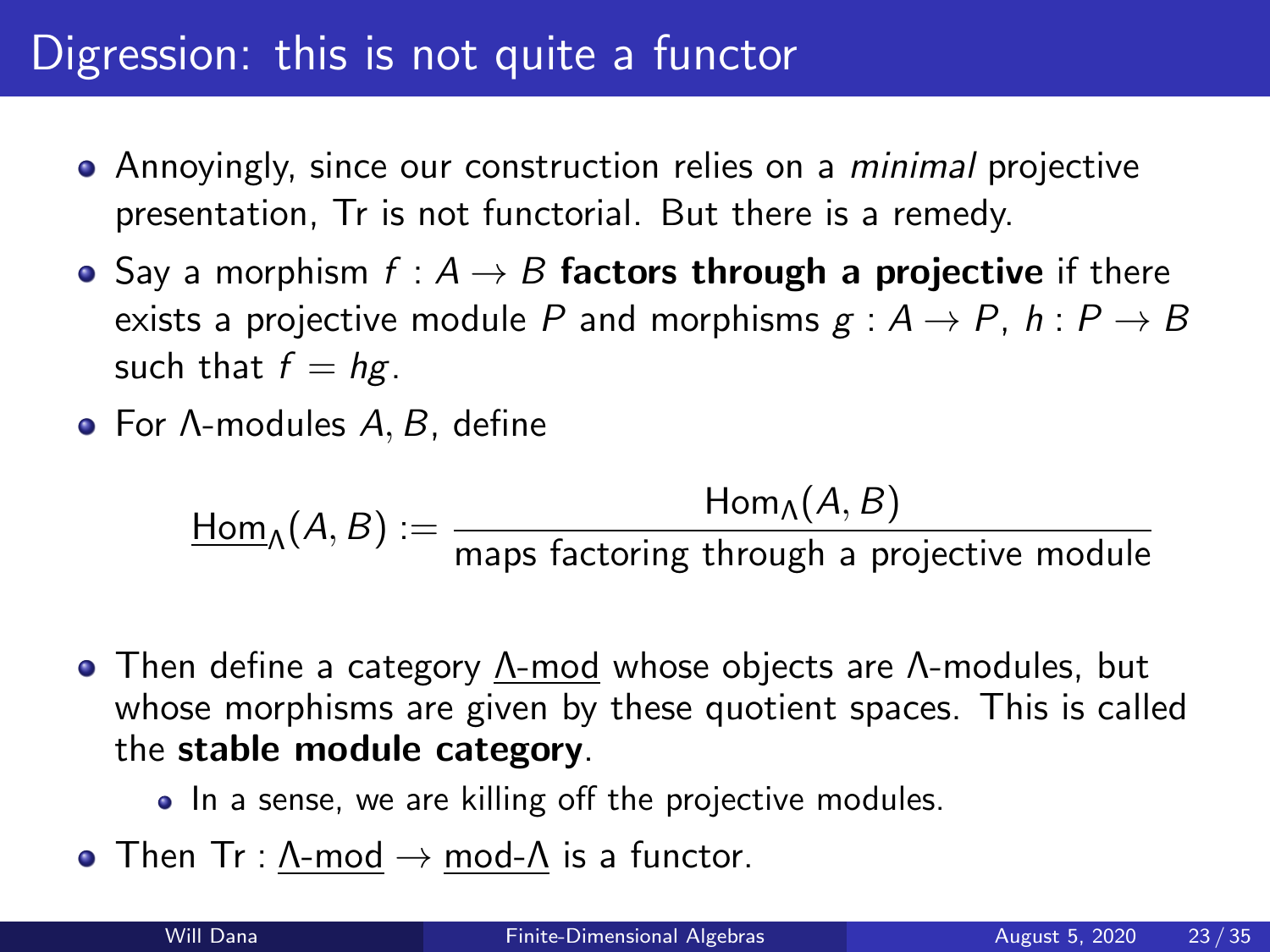## Example with quiver representations

Consider the quiver



We will calculate the transpose of  $S_2$ , the simple supported at 2:



First note that its projective cover is  $P_2 := (kQ)e_2$ , the projective spanned by paths starting at 2:

$$
0 \to k \underset{k}{\overset{\nearrow}{\searrow}} \underset{k}{\overset{k}{\longrightarrow}} 0 \to k \underset{0}{\overset{\nearrow}{\searrow}} \underset{0}{\overset{0}{\searrow}}
$$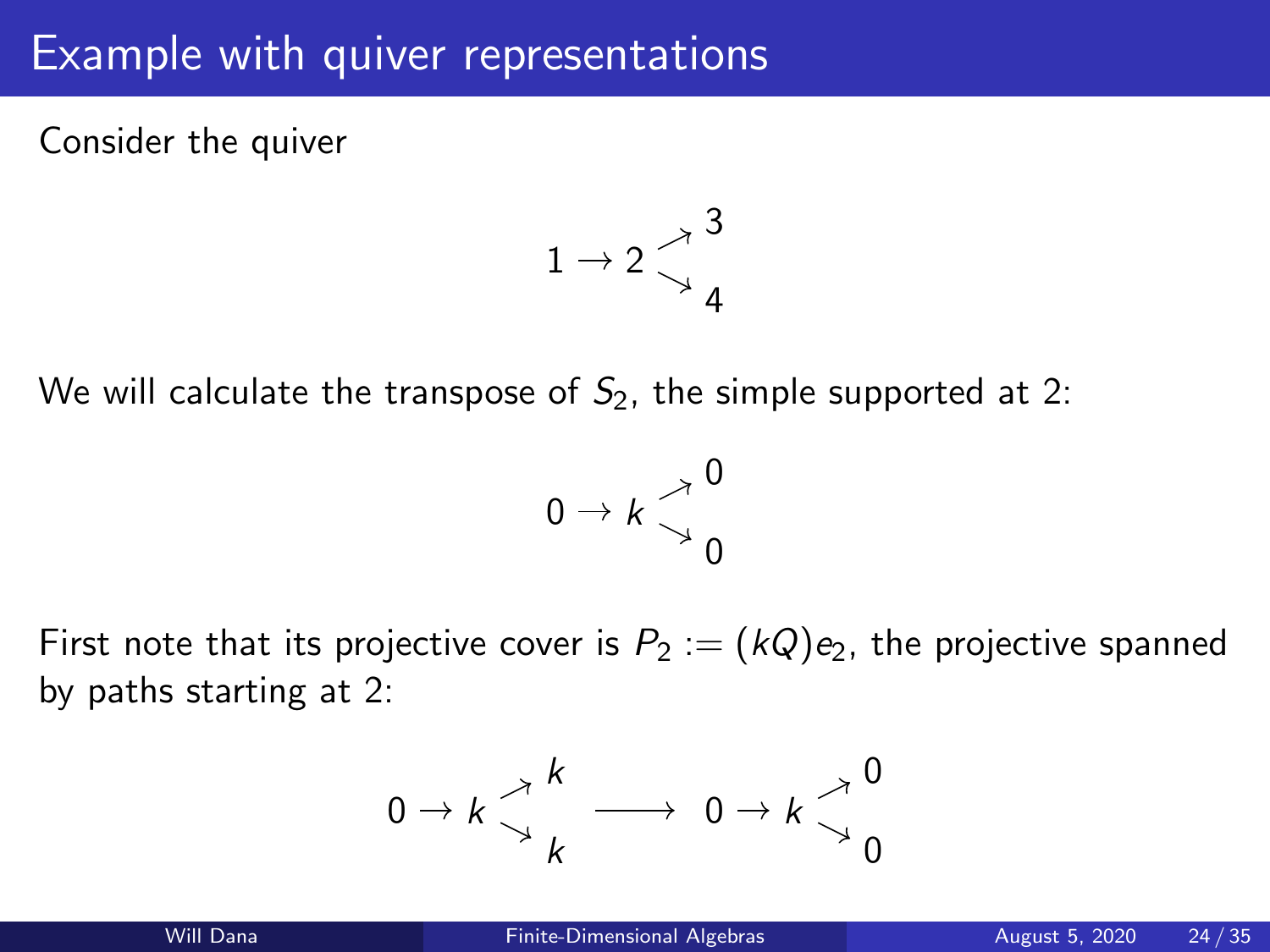## Example with quiver representations

The kernel of the projective cover then breaks down as  $P_3 \oplus P_4$ :



Our task is then to find the cokernel of  $P_2^* \rightarrow P_3^* \oplus P_4^*.$ 

$$
k \leftarrow k \begin{matrix} & 0 \\ & \nwarrow \\ & 0 \end{matrix} \longrightarrow k^2 \leftarrow k^2 \begin{matrix} & k \\ & \nwarrow \\ & k \end{matrix}
$$

This turns out to be



#### with all maps the identity.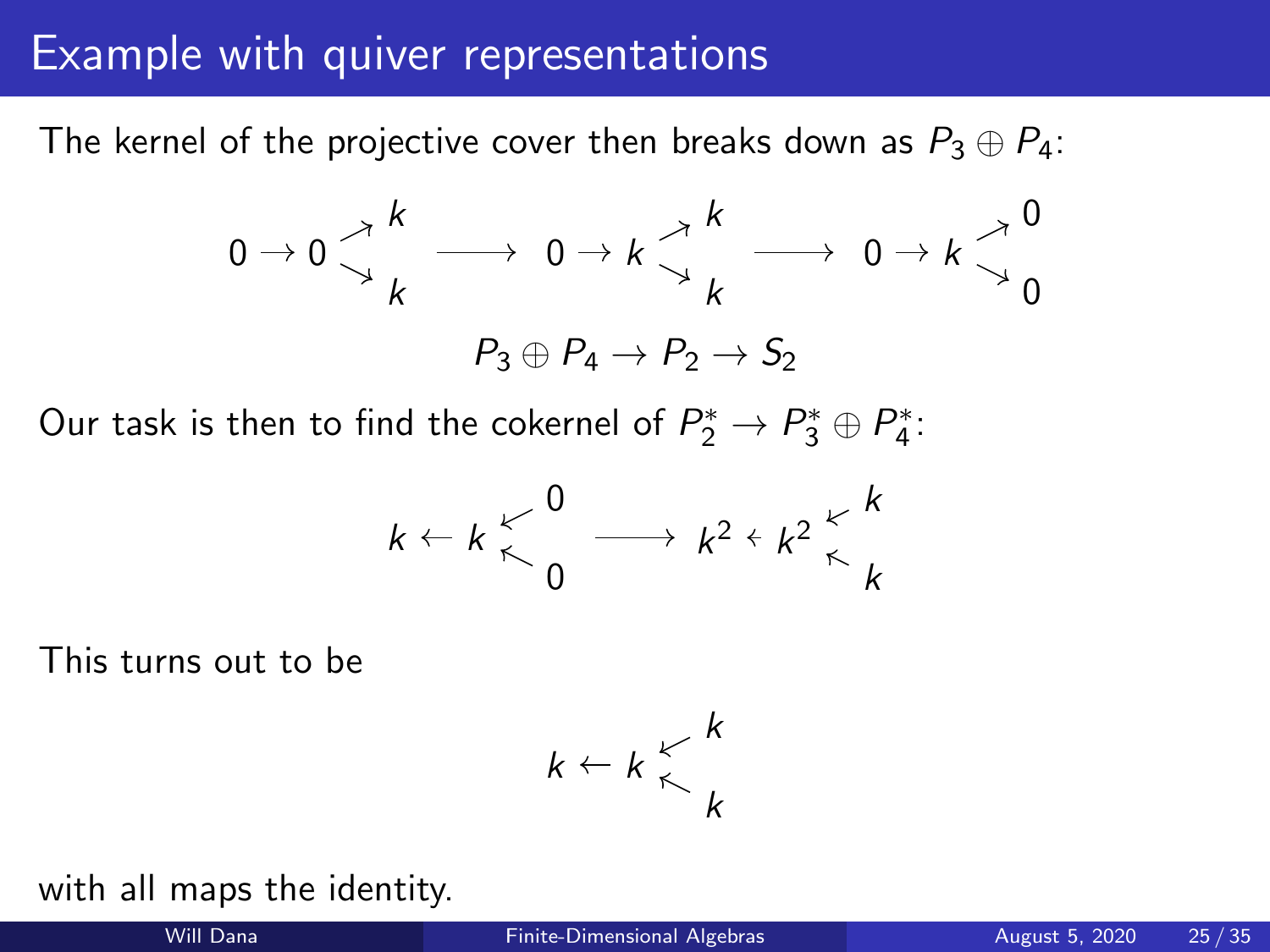# A key property of the transpose

## Proposition

Suppose A is indecomposable and not projective, and that

$$
P_1 \xrightarrow{f_1} P_0 \xrightarrow{f_0} A \to 0
$$

is a minimal projective presentation of A. Then

$$
P_0^* \stackrel{f_1^*}{\longrightarrow} P_1^* \stackrel{\pi}{\rightarrow} \mathsf{Tr}(A) \rightarrow 0
$$

is a minimal projective presentation of  $Tr(A)$ .

First, what happens if A is projective?

### Proposition

If A is projective,  $Tr(A) = 0$ .

This fits with the claim that "killing off projectives" plays nicely with Tr.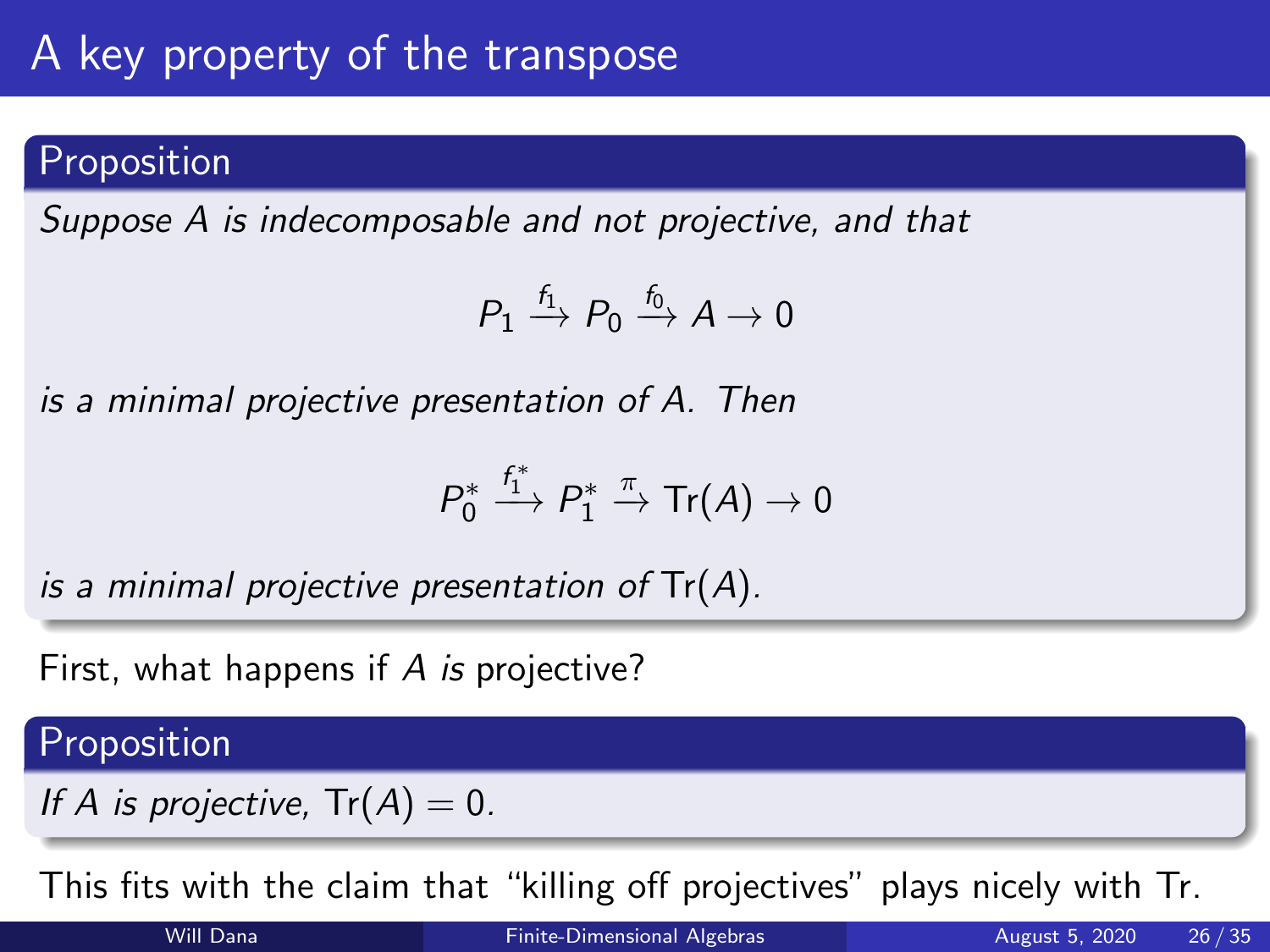### Proof.

Let  $E_0 \stackrel{g_1}{\longrightarrow} E_1 \stackrel{\widetilde{\pi}}{\rightarrow} \text{Tr}(A) \rightarrow 0$  be a minimal projective presentation of  $\text{Tr}(A).$ First, write  $P_1^* \cong E_1 \oplus K_1$ , where  $\pi|_{E_1} = \tilde{\pi}$  and  $\pi|_{K_1} = 0$ .<br>Then  $ker(\pi) \cong ker(\tilde{\pi}) \oplus K_2$ , so it has projective sover  $E_2$ . Then ker( $\pi$ ) ≅ ker( $\widetilde{\pi}$ )  $\oplus$  K<sub>1</sub>, so it has projective cover  $E_0 \oplus K_1$ . Thus we can split  $P_0^*\cong E_0\oplus \mathcal{K}_1\oplus \mathcal{K}_0$ , where  $f_1^*$  maps  $E_0$  to  $E_1$  via  $g^*,\, \mathcal{K}_1\to \mathcal{K}_1$ via the identity, and  $K_0$  to 0. Altogether, this means we can write  $f_1^*: P_0^* \cong E_0 \oplus K_1 \oplus K_0 \to P_1^* \cong E_1 \oplus K_1$  with the matrix

$$
\begin{pmatrix}g_1&0&0\\0&1&0\end{pmatrix}
$$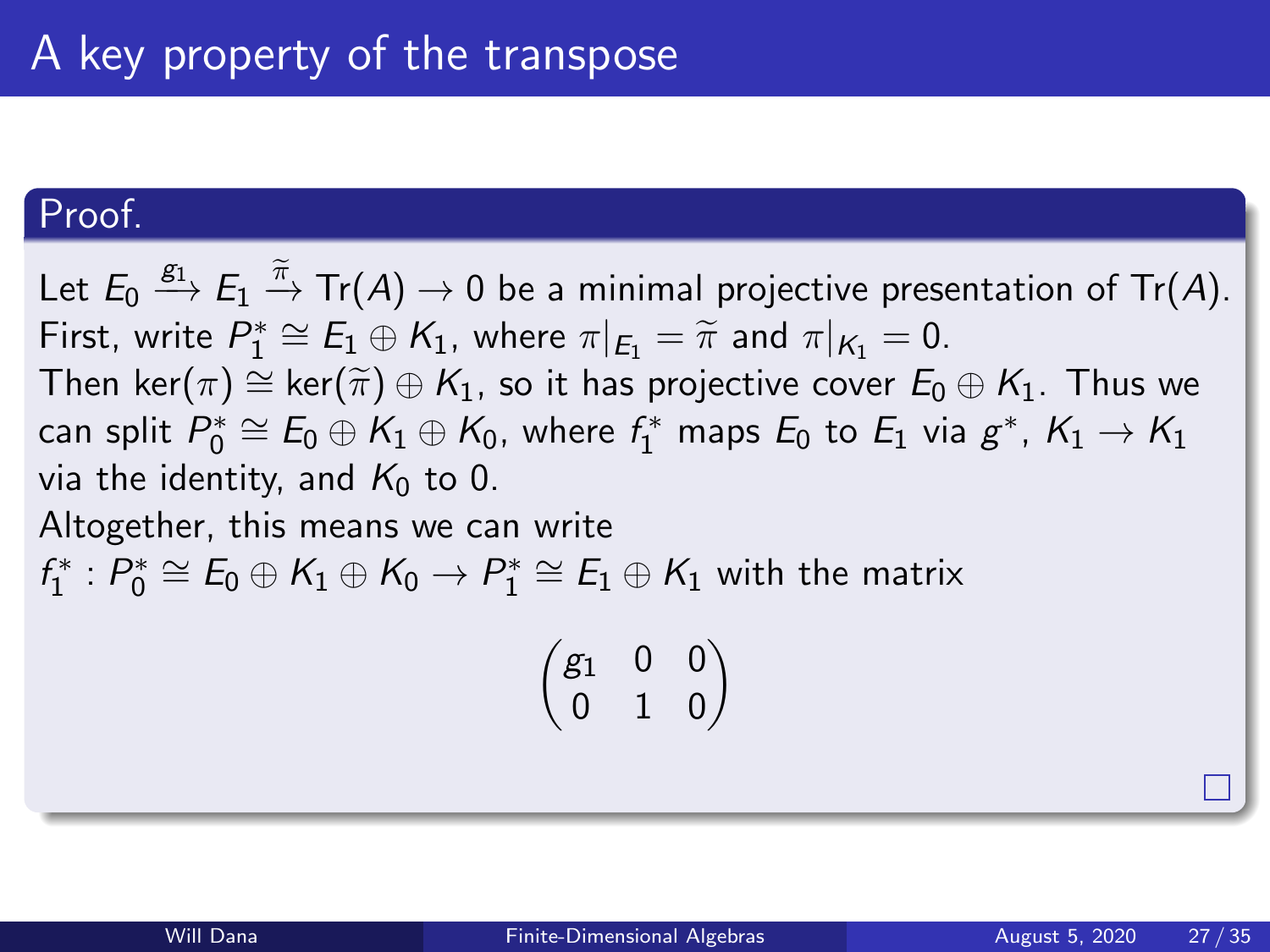#### Proof.

We can write  $f_1^*: P_0^* \cong E_0 \oplus K_1 \oplus K_0 \to P_1^* \cong E_1 \oplus K_1$  with the matrix

$$
\begin{pmatrix}g_1&0&0\\0&1&0\end{pmatrix}
$$

But now hit everything with  $(-)^*$  again, to get back  $f_1: P_1 \rightarrow P_0$ . This tells us that

$$
\mathit{E}_1^* \oplus \mathit{K}_1^* \xrightarrow{\left(\begin{smallmatrix}g_1^* & 0 \\ 0 & 1 \\ 0 & 0\end{smallmatrix}\right)} \mathit{E}_0^* \oplus \mathit{K}_1^* \oplus \mathit{K}_0^* \xrightarrow{f_0} \mathit{A} \rightarrow 0
$$

is the minimal projective presentation we started with. We can see that  $\mathcal{K}_1^* \subset \mathsf{ker}(\mathit{f}_0)$ ; then  $\mathcal{K}_1^* = 0$ , since  $\mathit{f}_0$  is right minimal. Looking at the rest of the sequence, we get  $A \cong \mathsf{coker}(g_1^*) \oplus \mathsf{K}_0^*$ . Since  $A$ is indecomposable, one of these summands is 0.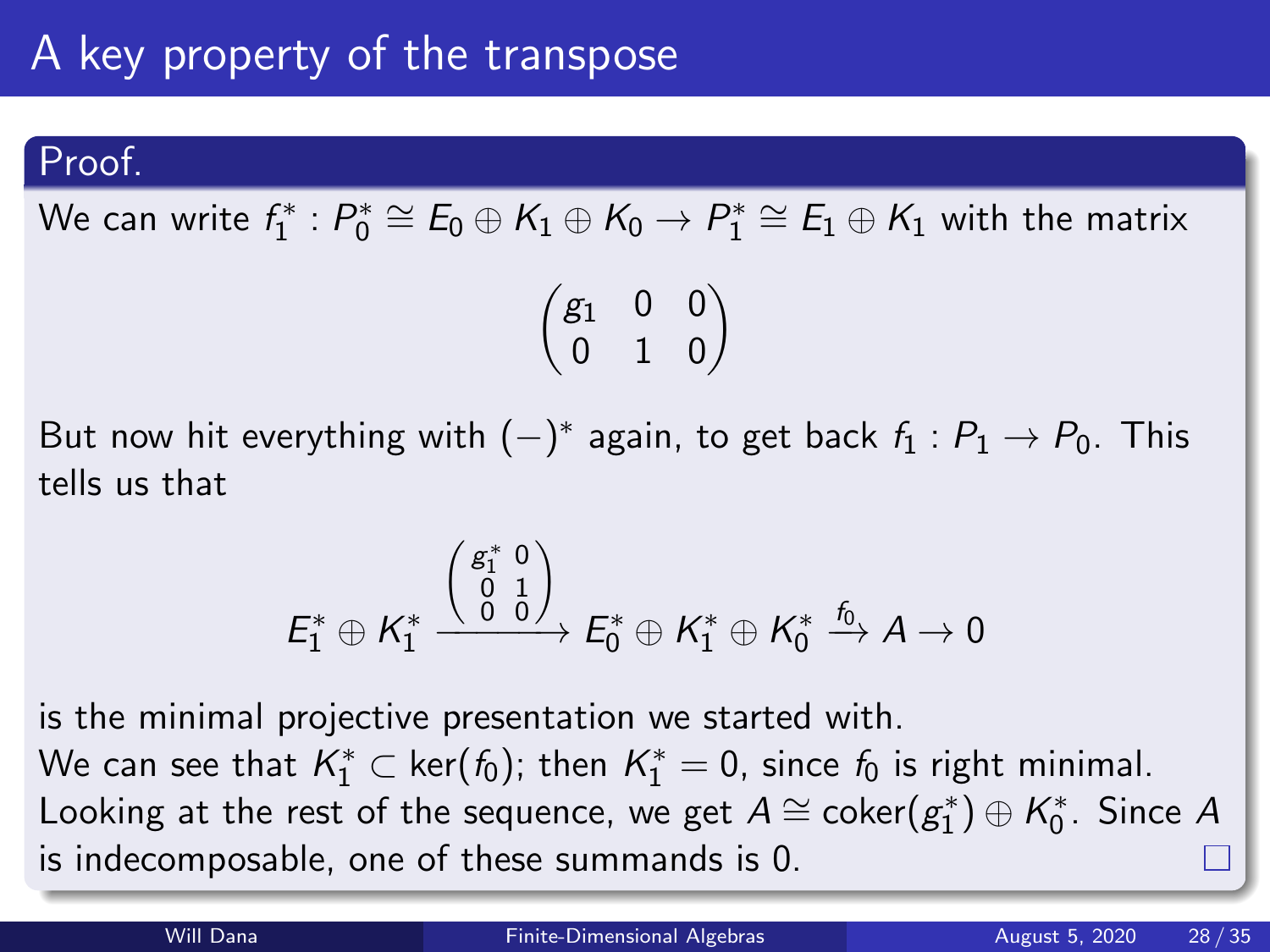### Proof.

We have  $A\cong \mathsf{coker} (g_1^*:E_1^*\rightarrow E_0^*)\oplus \mathcal{K}_0^*.$  Since  $A$  is indecomposable, one of these summands is 0.

- If  $K_0^*=0$ , both  $K_0$  and  $K_1$  are 0, implying  $P_0^*\rightarrow P_1^*\rightarrow\text{Tr}(A)$  was actually a minimal projective presentation, and we are done.
- If coker $(g_1^*) = 0$ ,  $A \cong K_0^*$ , which is projective. But we assumed  $A$ isn't projective.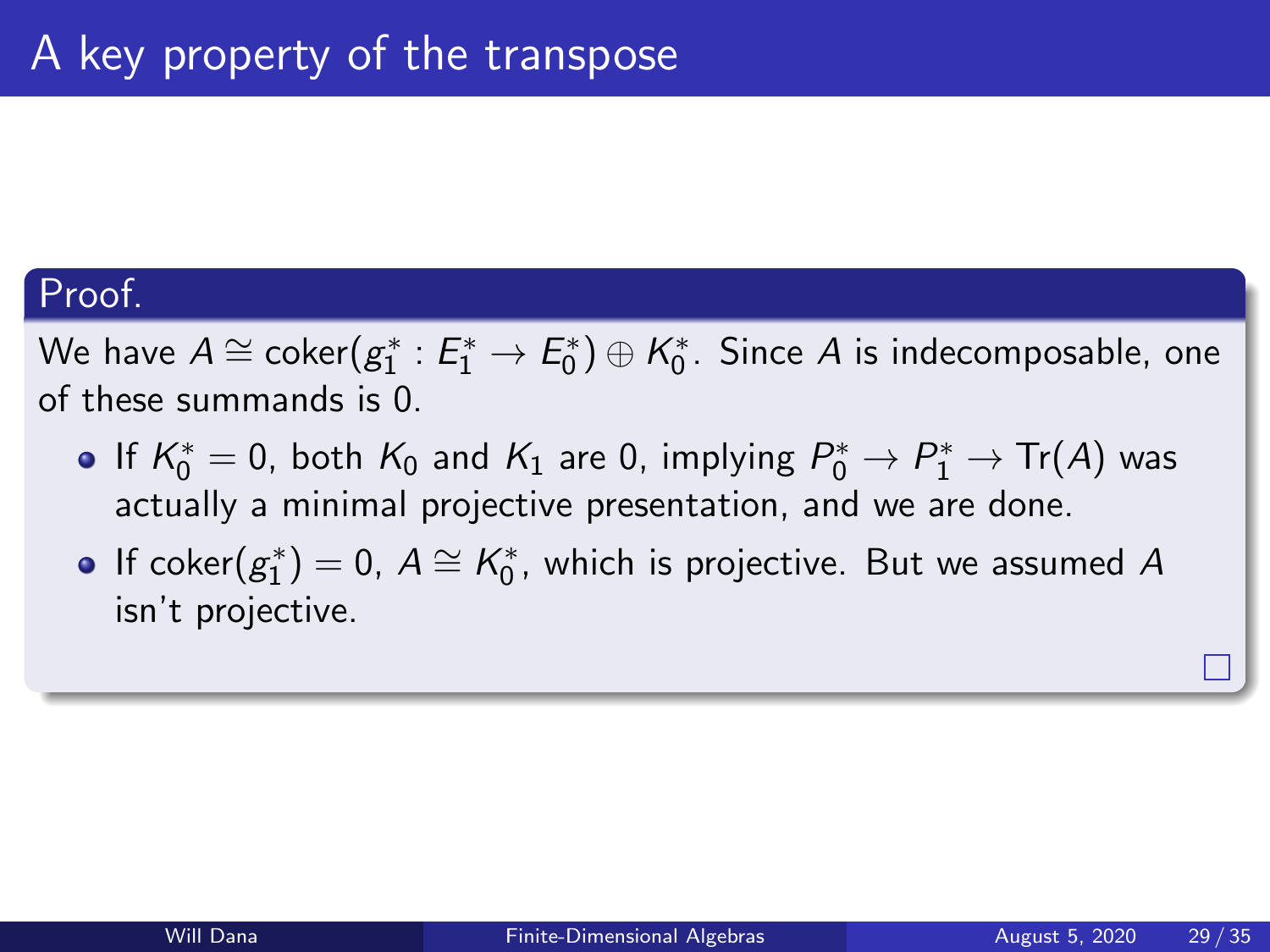# Some nice consequences regarding the transpose

## Proposition

(1)  $\text{Tr}(A \oplus B) \cong \text{Tr}(A) \oplus \text{Tr}(B)$ 

Suppose A is indecomposable and not projective. Then

 $(2)$  Tr(Tr(A)) ≅ A.

 $(3)$  Tr(A) is indecomposable.

## Proof.

(1) Projective covers and  $(-)^*$  commute with direct sums.

(2) We can reuse the minimal projective presentation

$$
P_0^* \to P_1^* \to \text{Tr}(A) \to 0
$$

to compute  $Tr(Tr(A))$ , in the process just getting the original presentation of A back.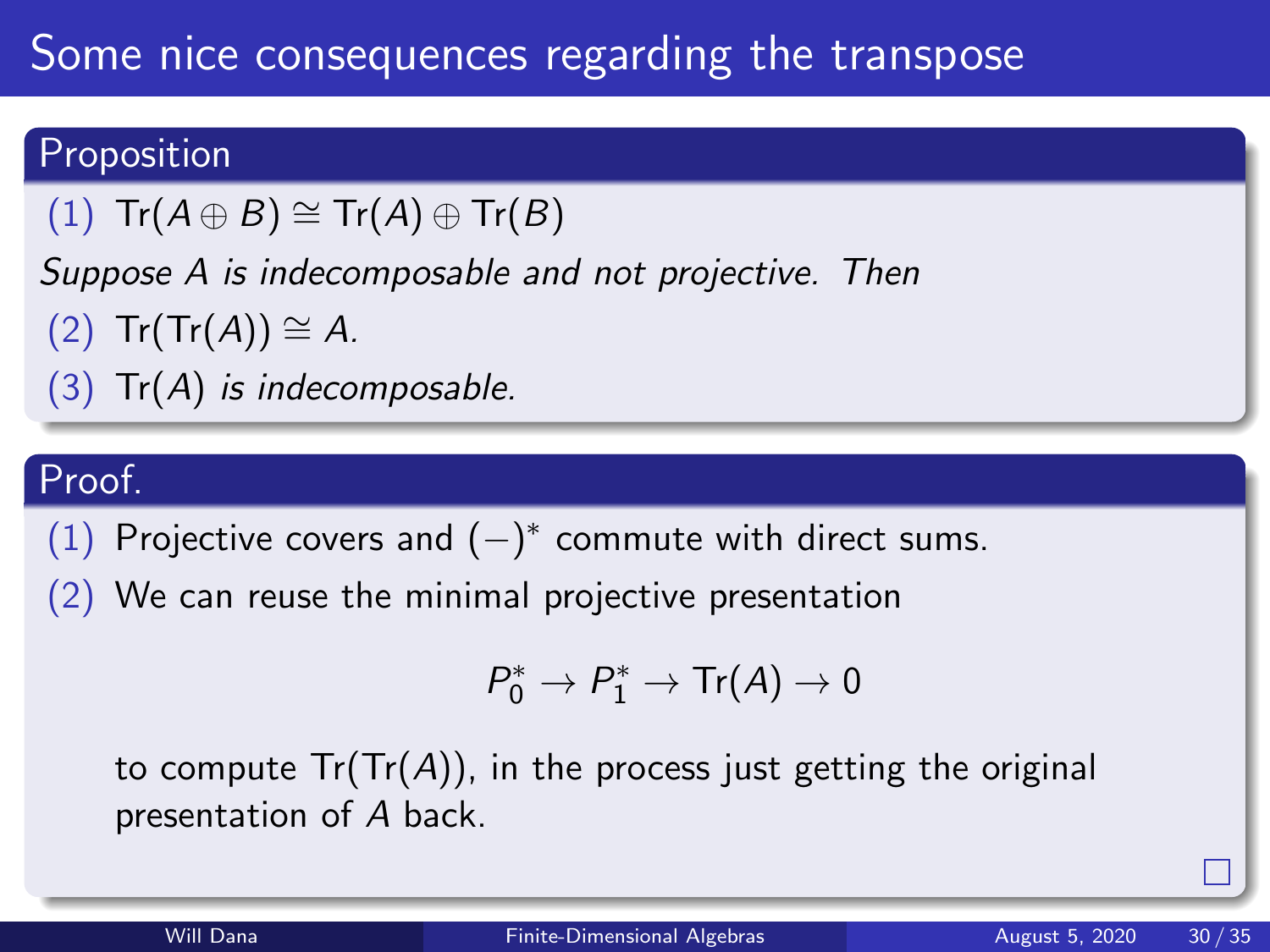# Some nice consequences regarding the transpose

### Proposition

 $(1)$  Tr $(A \oplus B) \cong Tr(A) \oplus Tr(B)$ 

Suppose A is indecomposable and not projective. Then

 $(2)$  Tr(Tr(A))  $\cong$  A.

 $(3)$  Tr $(A)$  is indecomposable.

## Proof.

(3) Suppose instead  $Tr(A)$  is decomposable. We can assume  $Tr(A)$  has a nonprojective indecomposable summand  $B_1$ : if not, it would be projective, and  $Tr(Tr(A)) = 0$ , contradicting (2). Then write  $Tr(A) \cong B_1 \oplus B_2$ . We have  $A \cong Tr(Tr(A)) \cong Tr(B_1) \oplus Tr(B_2)$ . Since A is indecomposable,  $Tr(B_2) = 0$ . But then  $Tr(Tr(B_1)) = Tr(A) = B_1 \oplus B_2$ , contradicting (2).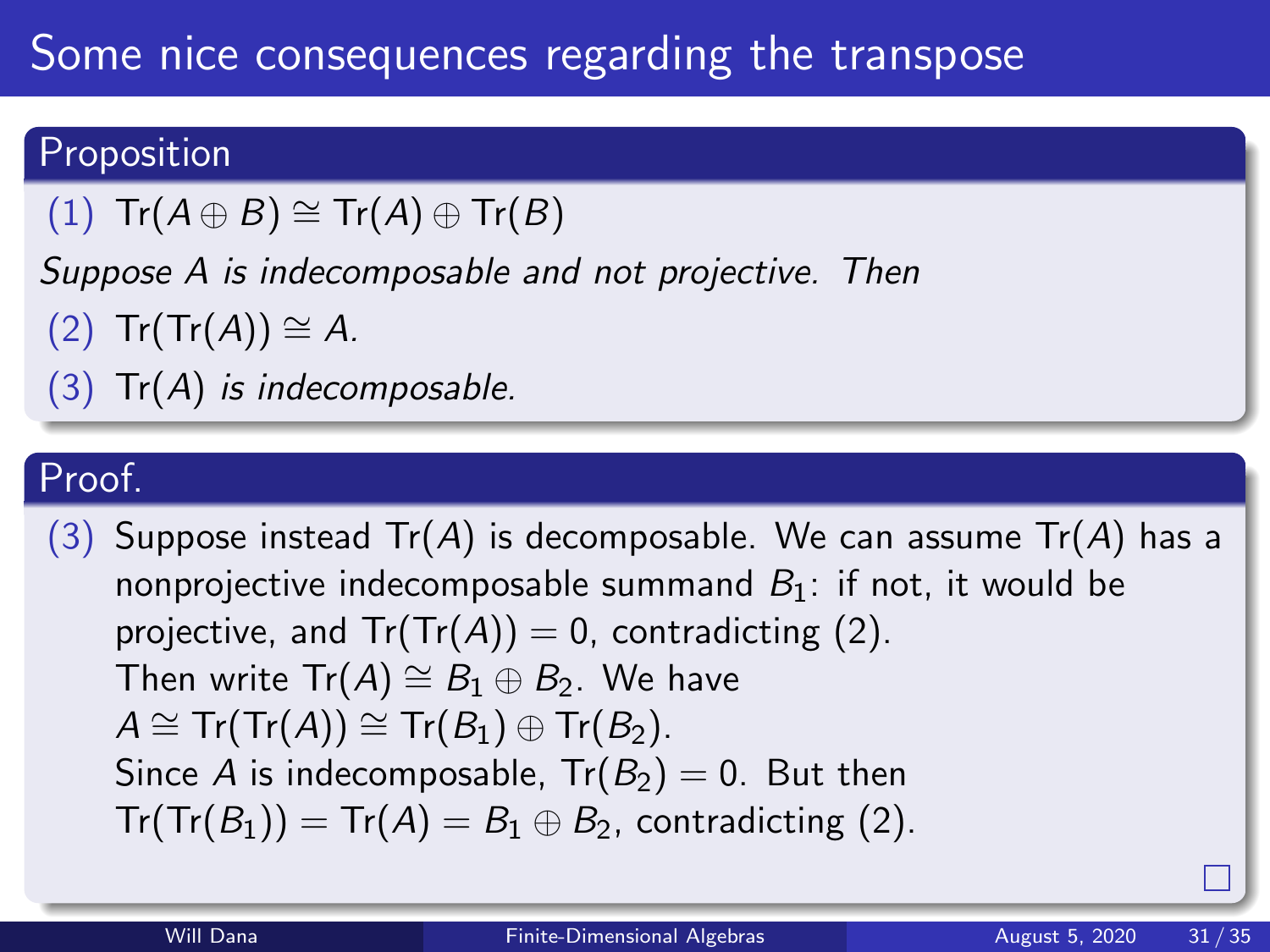### Proposition

The transpose gives a bijection between indecomposable nonprojective left Λ-modules and indecomposable nonprojective right Λ-modules.

Now we use the duality  $D$  to move things back into the realm of left modules!

### Definition

The **Auslander-Reiten transform** is the operation  $D$  Tr.

### Proposition

The Auslander-Reiten transform D Tr gives a bijection between indecomposable nonprojective left modules and indecomposable noninjective left modules.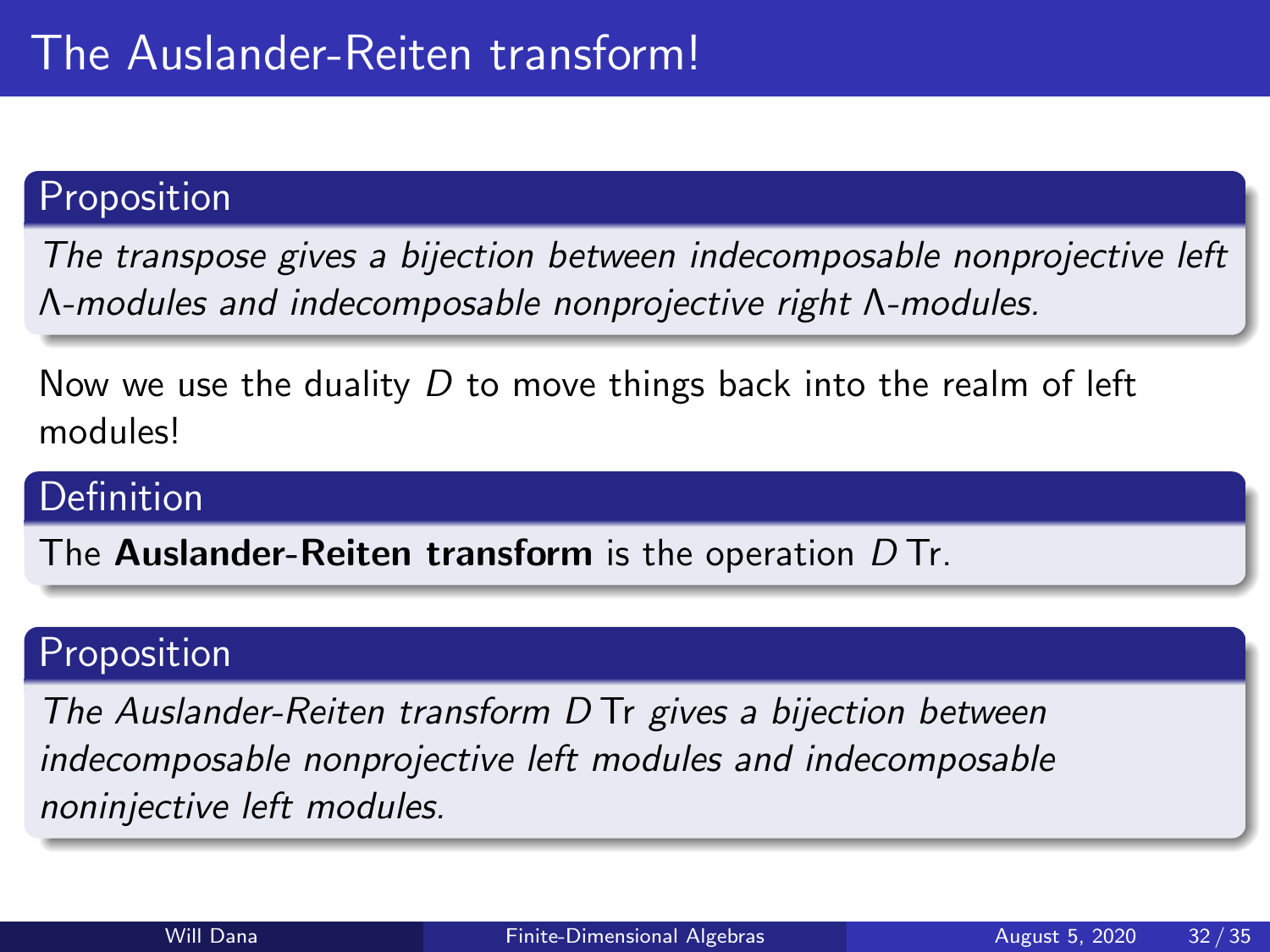## Back to quivers

Earlier, we looked at the quiver

$$
1\rightarrow 2\mathop{\searrow}\limits^{~\nearrow}{\mathop{4}\limits^{3}}
$$

and found the transpose of the simple  $S_2$ :

$$
\text{Tr} \quad 0 \to k \begin{matrix} 0 \\ 0 \end{matrix} = k \begin{matrix} k \\ k \end{matrix} \begin{matrix} k \\ k \end{matrix}
$$

Now when we apply the duality  $D$ , this flips all the arrows back:

$$
D \text{Tr} \quad 0 \to k \begin{matrix} 0 \\ 0 \end{matrix} = k \to k \begin{matrix} k \\ k \end{matrix}
$$

In short:  $D Tr(S_2) = P_1$ .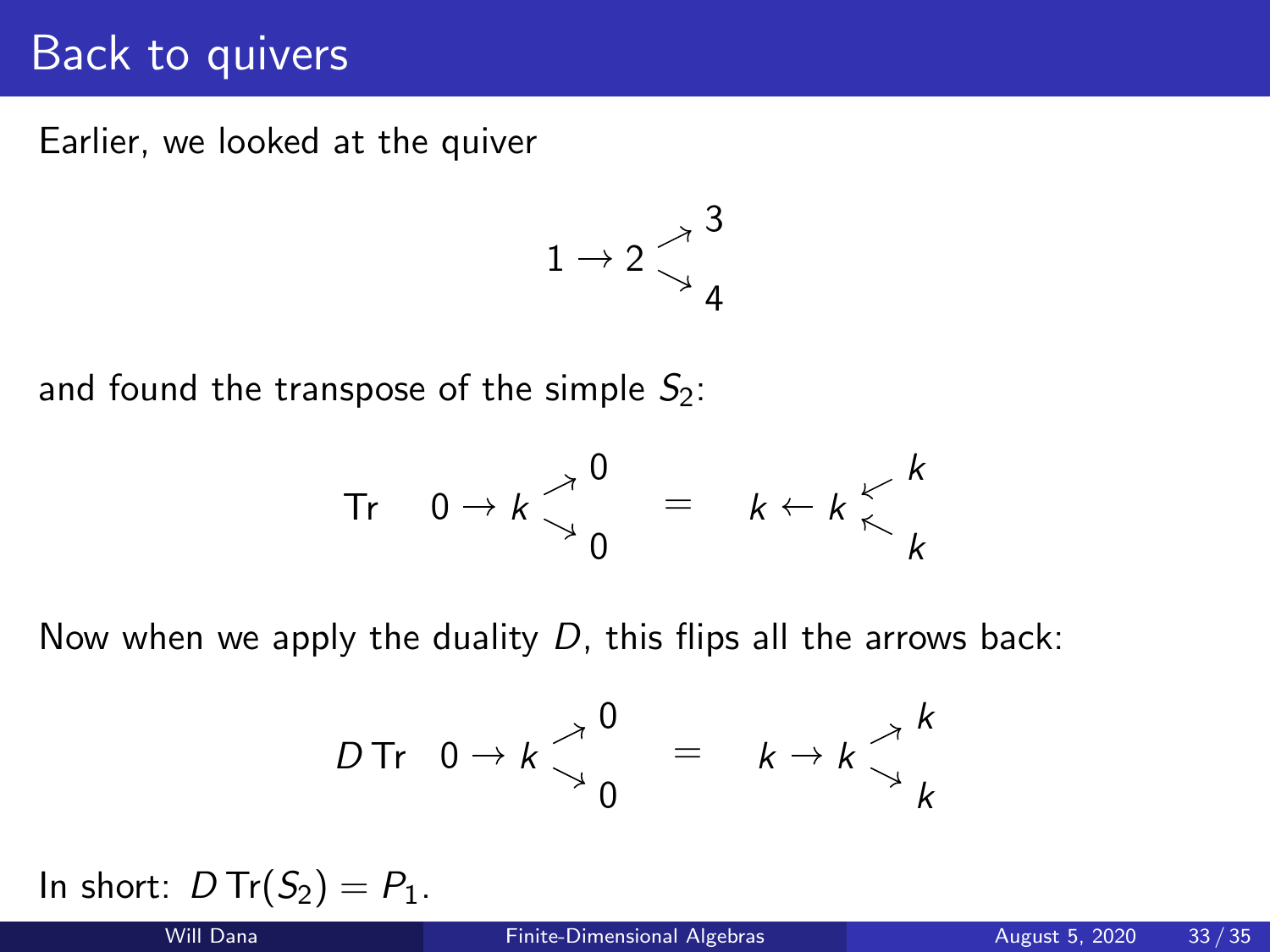- The Auslander-Reiten transform generates new indecomposable modules from old ones—a nontrivial feature.
- It is also, in many cases, reasonable to compute.
- It's tangled up with the structure of the module category in ways we'll see more of in the next two days.